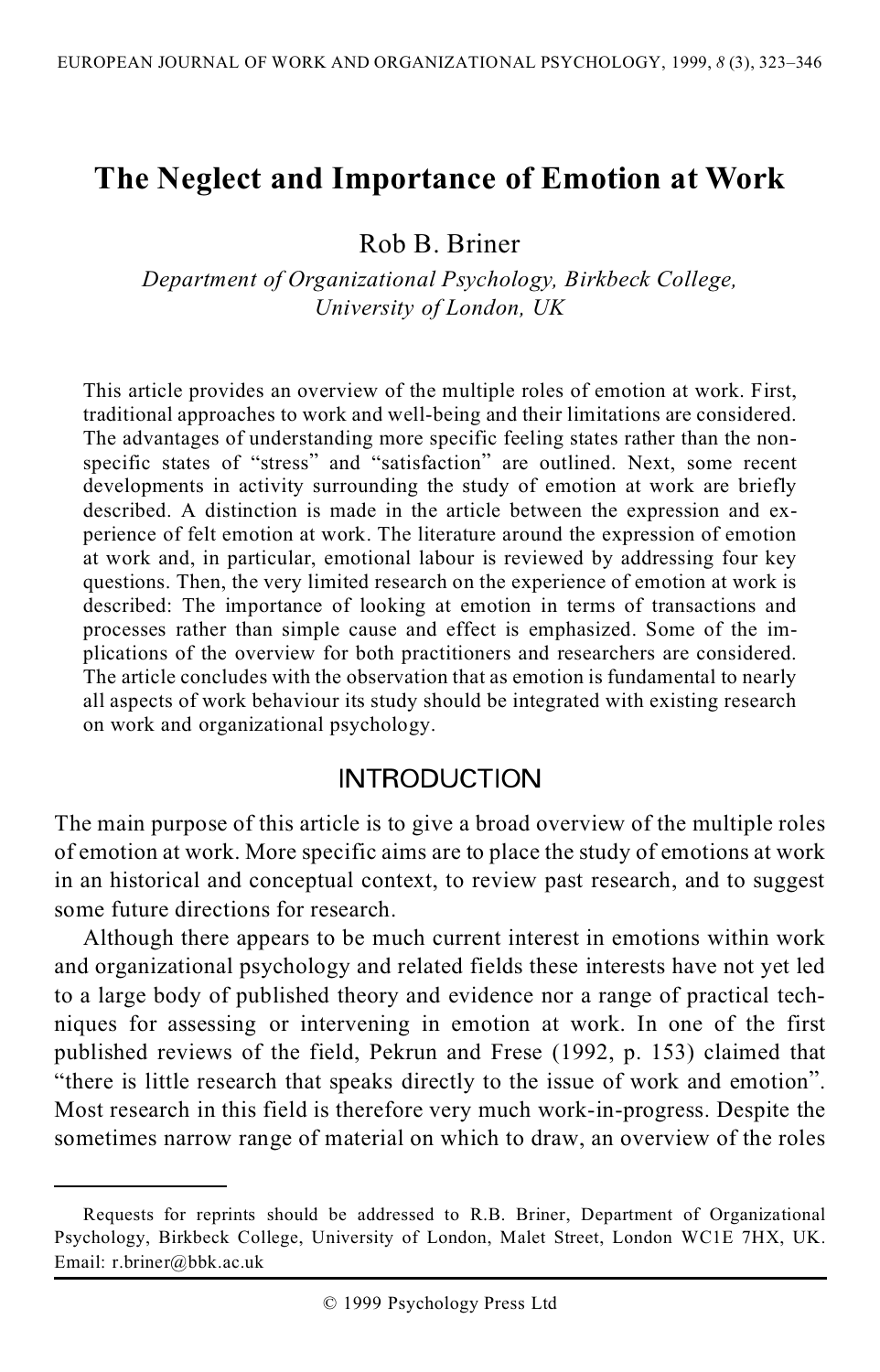of emotion at work is still possible and, even where somewhat speculative, can perhaps help to serve the purpose of stimulating future research and ideas.

It is worth pointing out that it is not only work and organizational psychology that has somewhat neglected emotions and affect more broadly. Many other areas of psychology have also recently discovered or rediscovered affect (e.g. Clark, 1992; Parkinson, Totterdell, Briner, & Reynolds, 1996; Watson & Tellegen, 1985). The dominance of behavioural approaches to psychology in the early part of this century was replaced by a strong focus on cognitive processes from the 1950s onwards. It now appears that as we reach the end of the 20th century, psychology has, in general, turned its attention to affect.

First, traditional approaches to employee affect and their limitations will briefly be considered. Next, the nature of emotions and their relation to stress and satisfaction will be discussed. Third, I will describe some recent trends in research into emotions at work. Fourth, a selective review of what we know about the expression of emotion at work will be provided. Fifth, the nature of the experience of emotion at work will be considered. This distinction between expressed and experienced emotion may seem odd but it reflects a clear division in much of the research that has thus far been undertaken and the field is somewhat dominated by research on employees' displays and expression of emotion rather than their experience of emotion. Finally, some implications of this overview for both researchers and practitioners will be outlined.

### STRESS AND SATISFACTION: TRADITIONAL APPROACHES

Work and organizational psychologists have certainly not ignored the role of feelings at work but have tended to do so by focusing almost exclusively on two constructs: stress and satisfaction. Although these constructs have served and continue to serve some limited though useful purposes, it is now becoming increasingly apparent that if we wish to develop a thorough understanding of employee affect then we need to look at more specific emotional states, such as mood and emotions.

The notions of stress and satisfaction are limited for three main reasons. First, they are somewhat non-specific in that they describe and attempt to explain why people at work feel in a very general way "good" or "bad". This is limited as it is not clear that people's affective well-being can be characterized in this way in theoretical terms nor that it is actually helpful to do so. With the broad category of "satisfaction", for example, there is a whole range of more specific positive feeling states which are not the same but that none the less would be included under the heading of "satisfaction". Two employees may report that they feel equally generally satisfied with their job but one is experiencing more the specific feelings of contentment and calm whereas the other feels excited and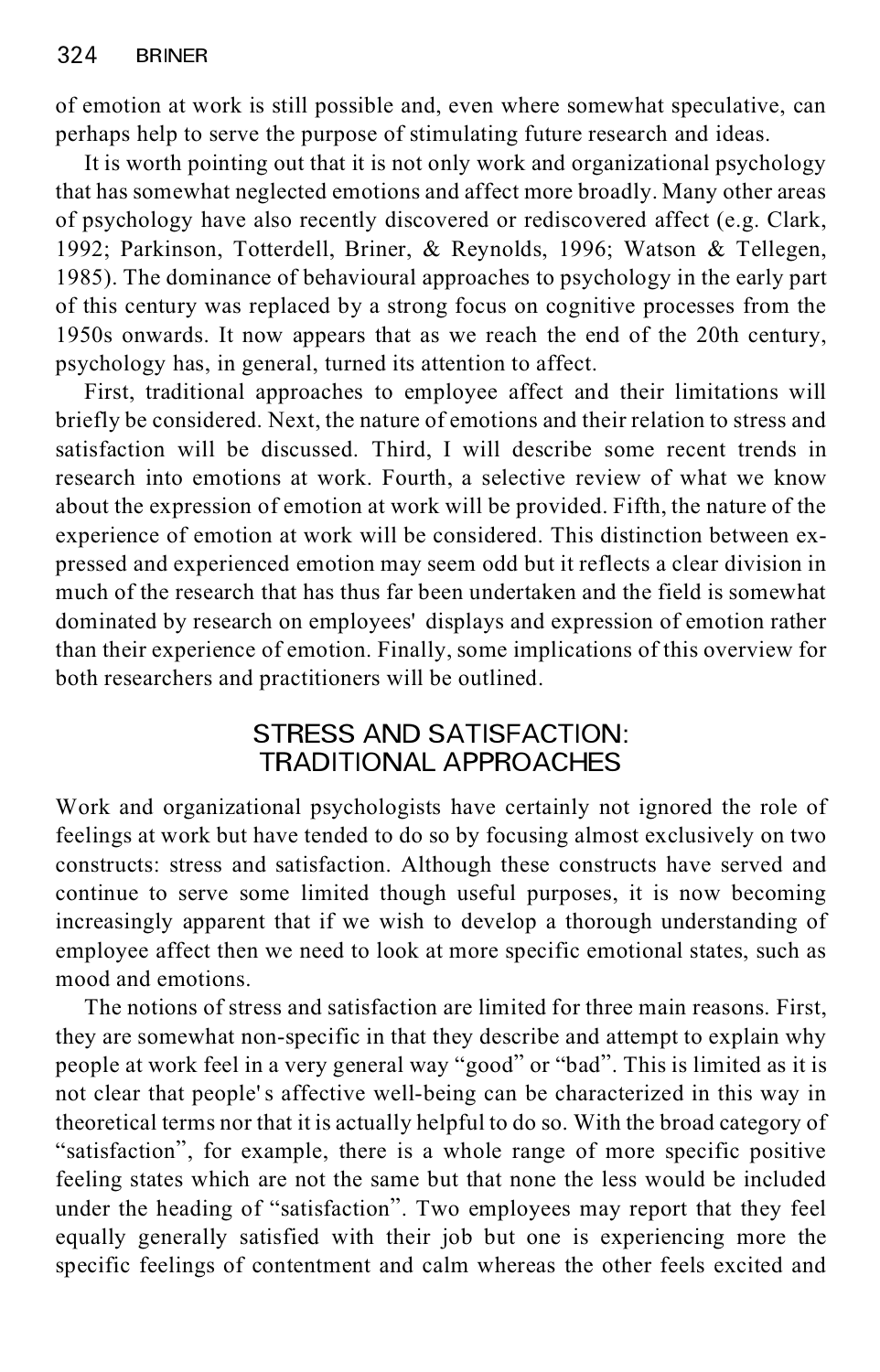enthusiastic: Both employees are satisfied but both also feel very differently. An analogy here can be found with medicine: If we were medical professionals, interested in understanding and treating people's physical well-being, we would certainly not describe people as just "well" or "ill" but rather look for much more specific ways of identifying people's physical states and conditions and more specific types of intervention.

A second major problem is that it is almost impossible to develop good theories about why people, in general, feel good or bad. Both theories of stress and theories of satisfaction tend to be somewhat simplistic and circular, stating that stressors produce strains or that getting what we want makes us feel satisfied. Without good theories it is difficult to conduct useful research or implement effective interventions. In addition, as will be discussed later, it is more possible to explain and generate theories about specific affective states.

A third problem is that both stress and satisfaction have both proved to be only very weakly related to important individual and organizational outcomes such as absence, performance, turnover, and health (e.g. Briner & Reynolds, in press; Ganster & Schaubroeck, 1991; Harrison & Martocchio, 1998; Jex, 1998; Johns, 1997). Although specific affective states can be quite predictive of behaviours, it seems to be the case that general, non-specific affective states such as feeling good (satisfaction) or feeling bad (stress) are not predictive of specific behaviours. This has parallels with work on attitude–behaviour relationships, which demonstrates that the more specific the attitudes that are measured and the more behaviours relevant to the attitude that are measured the stronger the links between attitudes and behaviours become (Eagly & Chaiken, 1993).

Traditional approaches to employee affect are therefore theoretically inadequate and of very limited practical use. Characterizing employees' feelings at work just in terms of stress or satisfaction is also clearly missing out on many other kinds of affective experiences of which emotions are just one. If there is then more to feelings than stress and satisfaction, what else is there? This is discussed in the next section.

### EMOTIONS AND OTHER AFFECTIVE PHENOMENA

Although the focus of this article is on emotions, it is helpful to consider emotions in the context of other types of affective phenomena. Examples of three other types of affective phenomena—moods, meta-moods, and emotionallyladen judgements—will also be briefly considered here (see also Briner, 1997) before the nature of emotions is discussed.

Perhaps most similar to emotions are moods. But whereas moods have been considered to be relatively slow-changing, weak or moderate in intensity, and not necessarily responses to specific events, emotions have in contrast been considered to be rapidly changing, strong in intensity, and always in response to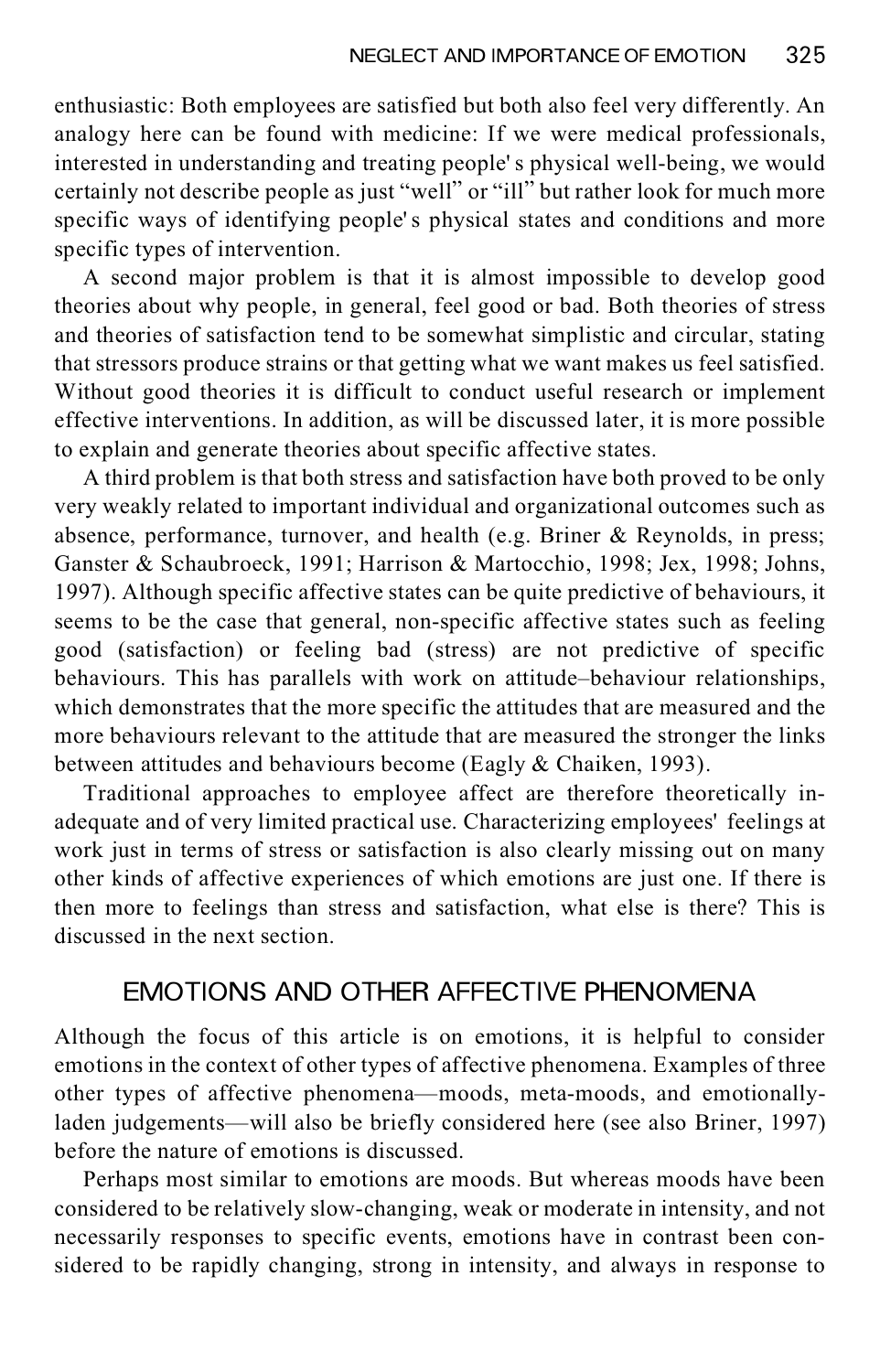specific events (e.g. Parkinson et al., 1996). Examples of adjectives that describe moods would include calm or sad, whereas examples of emotion adjectives could be anger or shame.

A second example of another affective phenomenon is meta-moods (Mayer & Gaschke, 1988; Mayer & Stevens, 1994), which are people's thoughts and feelings about moods or emotions. In addition to experiencing a mood or emotion itself, we may also have thoughts and feelings about it's clarity ("do I know how I feel?"), acceptability ("is it OK to feel like this?"), and controllability ("can 1 change this feeling?"), for example. Affective experience may also include our own monitoring and appraisal of the affect we are experiencing: These metamoods are likely to be much more significant in understanding the dynamics of affect than simply knowing that a particular mood or emotion is being experienced.

A third example is emotionally laden judgements (Briner, 1997), which appear to be particularly relevant to work. In asking people what they mean by "stress" or "satisfaction" or in listening to people talk about their feelings at work, it is often the case that they use terms such as feeling valued, trusted, appreciated, exploited, or disrespected. Although these are not moods or emotions as such, feeling valued or otherwise, for example, would appear to be a central part of affective experiences at work.

We now turn to emotions. How can they best be defined? Earlier, emotions were defined in contrast to moods in that they tend to be rapidly changing, intense, and in response to specific events. Although there are numerous definitions of emotions, most contain some or all of the following components (see Parkinson, 1995): Cognition (e.g. appraisal, evaluation); internal reaction (e.g. heart rate); overt behaviour (e.g. approach, avoidance); facial expression (e.g. frown, smile); a goal structure (e.g. loss, anger). Particularly relevant components of emotions in the work context would appear to be overt behaviours, facial expressions, and goal structures. Behaviours seem important, as one of the things we want to know is how emotions affect behaviours. Facial expressions are highly relevant as an important part of emotion at work takes place in the context of jobs in which people are required to display emotion as part of their work role (this will be discussed in the next section). Finally, goal structures seem important here as they help us understand the ways in which work and work tasks may produce experienced emotions.

Table 1 (adapted from Ortony, Clore, & Collins, 1988) shows some of the range adjectives which are used to describe emotions. A number of aspects of this table are worth a brief comment. First, satisfaction is included here but as an emotion or specific short-term reaction to an event rather than a general appraisal of a job or job facet. Second, even on superficial inspection it is quite obvious that all these emotions may be experienced by people at work. Third, it is striking how much more a diverse and rich range of affective experiences is represented here compared to thinking about affect simply in terms of stress or satisfaction.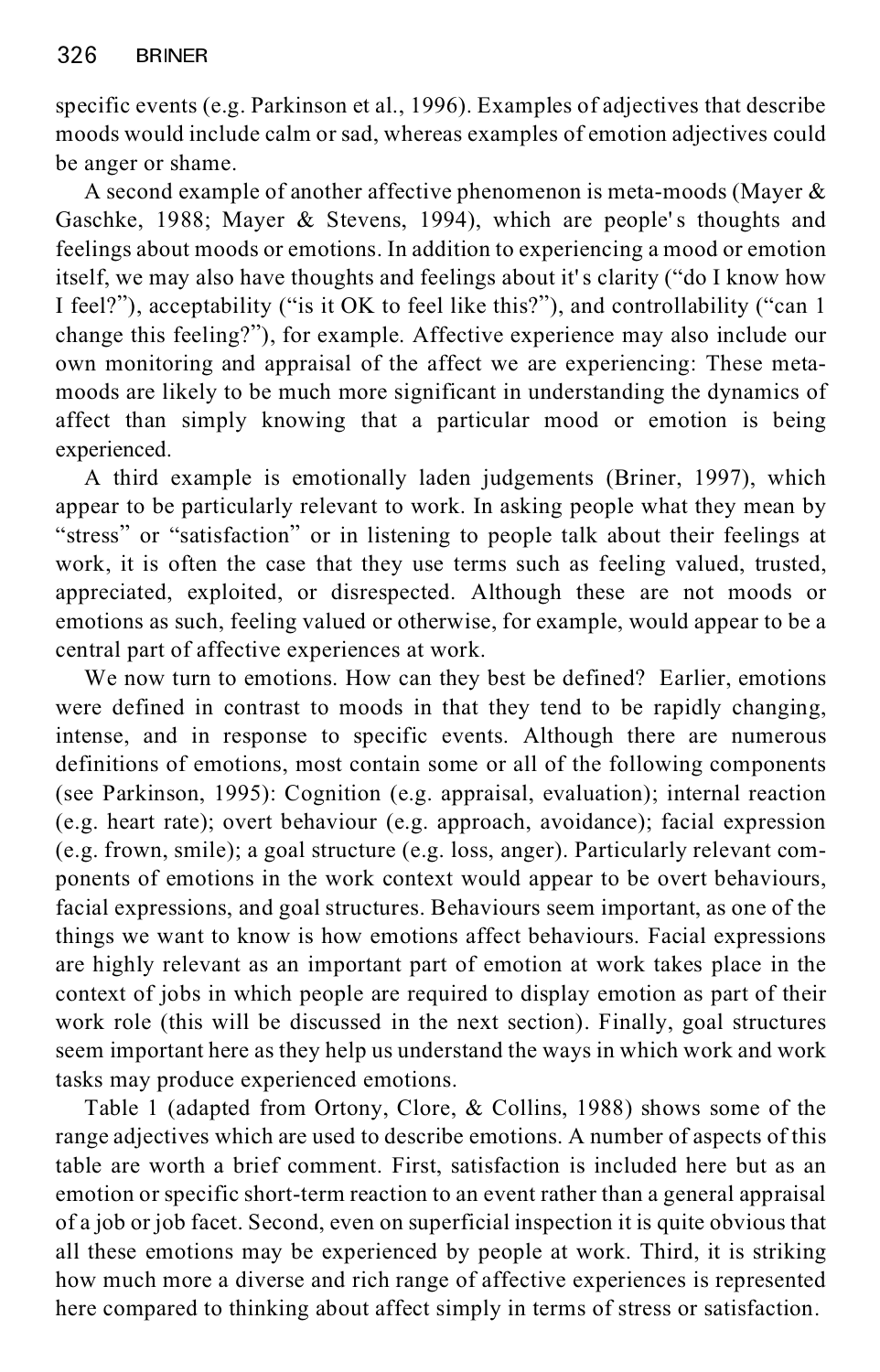TABLE 1 Examples of emotions (from Ortony, Clore, & Collins, 1988)

Pride Self-reproach (embarrassment, guilt, shame) Appreciation (admiration, respect) Reproach of others (contempt, disdain, appalled) Gratitude (feeling indebted, thankful) Anger (annoyance, fury, outraged) Gratification (self-satisfied, smug) Remorse (self-anger, penitent) Joy (delighted, cheerful, joyful) Distress (distraught, uneasy, shock, misery) Happy-for (pleased-for, delighted-for) Sorry-for (compassion, pity, sympathy) Resentment (envy, jealousy) Gloating (gloating, *schadenfreude*) Hope (looking forward-to, anticipatory excitement) Fear (apprehension, anxious, worried, scared) Satisfaction (gratification, hopes-realized) Fears-confirmed (worst fears-realized) Relief Disappointment (dashed-hopes, dispair) Liking (affection, adoration, attracted-to, love) Disliking (detest, hate, loathe, repelled-by)

Given the obvious relevance of emotions we need to ask why work and organizational psychologists have almost ignored emotions in the past. There are a number of possible reasons for this (see also Briner, 1995b, 1999). First, work is and organizations are often viewed as rational, logical, and non-emotional, with their main purpose being the efficient completion of work tasks. Emotions may therefore be seen as not relevant to work or even something that gets in the way of effective work performance. Given that the research agenda of organizational psychologists is sometimes set by the economic interests of organizations and their managers it may be that because organizations have not seen emotions as relevant neither have organizational psychologists. A second reason for the lack of attention paid to emotions is that a perception exists that organizational psychologists are already studying affective experiences at work. As argued earlier, this is true but only in general terms of stress and satisfaction and not in terms of emotion. Third, organizational psychologists may avoid the study of emotion as it is simply more difficult to study than phenomena such as satisfaction or attitudes. Emotions are mundane and transitory and can be difficult to research using our favourite technique of the self-report questionnaire. Also, because of their rapidly changing nature, emotions can be dependent variables as they are the effect of some event at work and then immediately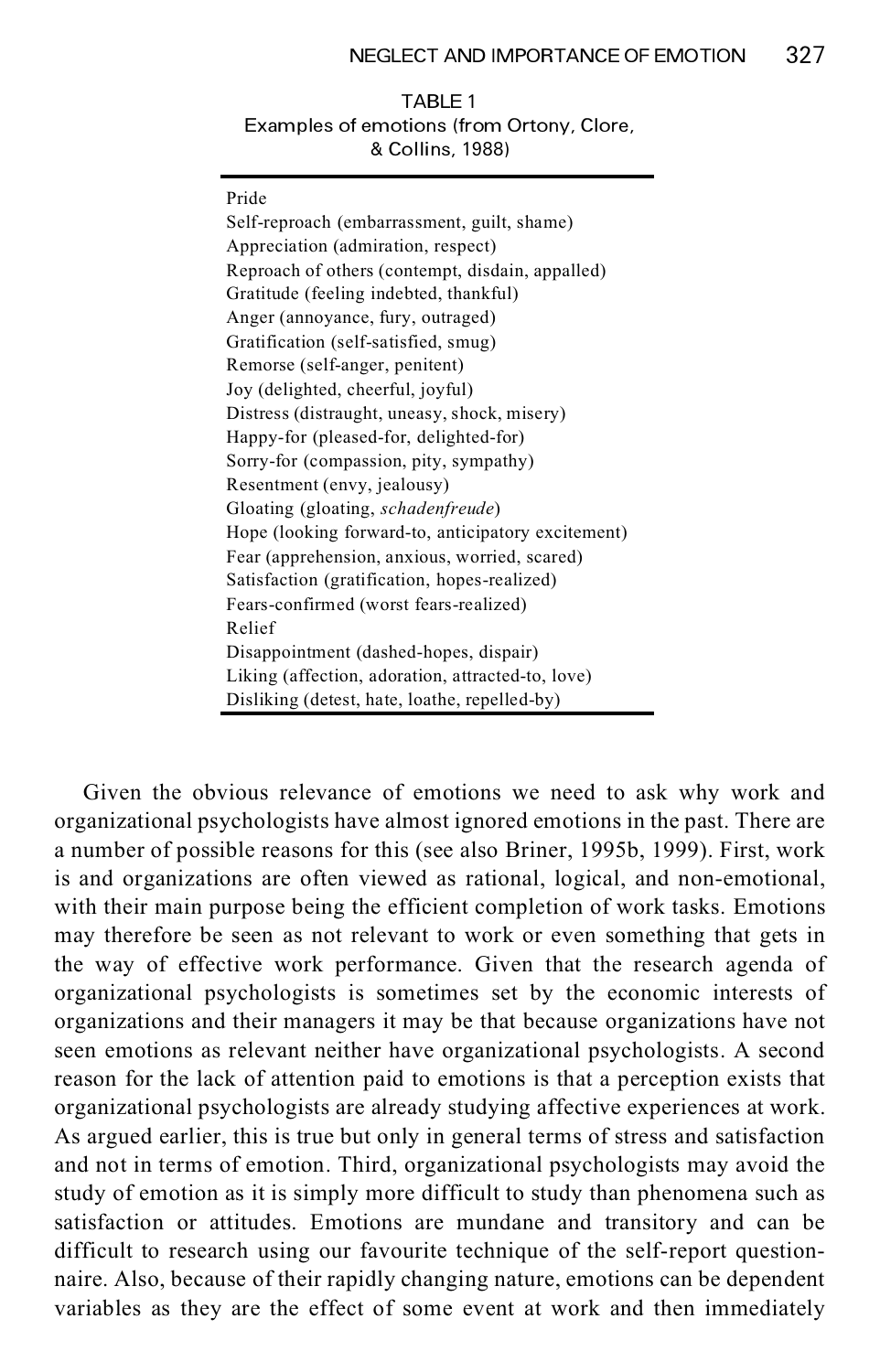become independent variables as they are then the cause of some behaviour or action by the person who experiences the emotion. In general our research has tended to focus on variables which are relatively static and which can be clearly categorized as independent or dependent rather than dynamic variables.

Emotions are experienced at work and thus far organizational psychologists have paid relatively little attention to them. In later sections of this article, we look at some of the available theory and evidence about the experience and expression of emotion at work from within and outside work and organizational psychology research. First, in order to set the following discussion in some kind of context, some recent trends in the study of emotions at work will be discussed.

### RECENT DEVELOPMENTS AROUND EMOTIONS AT WORK

There is little doubt that emotion has become something of a fashionable topic within work and organizational psychology but also in management research, sociology, and organizational behaviour. Since the publication of the first book about emotion in organizations (Fineman, 1993) there have also been special editions of journals, other planned edited books, and many journal articles, particularly in management and organizational behaviour journals.

Two conferences specializing in emotions at work have also been held in the United States. The First Conference on Emotions in Organizational Life was held in San Diego last year and this year a conference specifically about emotional intelligence in the workplace was held in Chicago. Two web sites, related to each of these conferences, have also come into existence since 1997.

Why has emotion at work suddenly received so much attention? One reason, briefly discussed earlier, is that psychology as a whole has begun to pay more attention to affect and this has also spread to organizational psychology. Second, given the large increase in the number of employees who work in service industries such as leisure, telephone call centres, and catering, the demands for emotional expression in the context of customer service have also increased considerably (this will be discussed in the next section). Finally, an important influence has been the popularization of emotional intelligence and the subsequent application of this to work.

The notion of emotional intelligence was devised by Salovey, Hsee, and Mayer (1993) and refers to three related skills or abilities: accurate appraisal of mood and expression of emotion in oneself and others; adaptive regulation of emotion in self and others; and utilizing emotions (e.g. in problem solving). This idea was popularized by Goleman (1995) in his best-selling book *Emotional Intelligence: Why It Can Matter More Than IQ* and has since then been applied to work and organizational settings by Goleman (1998), *Working with Emotional*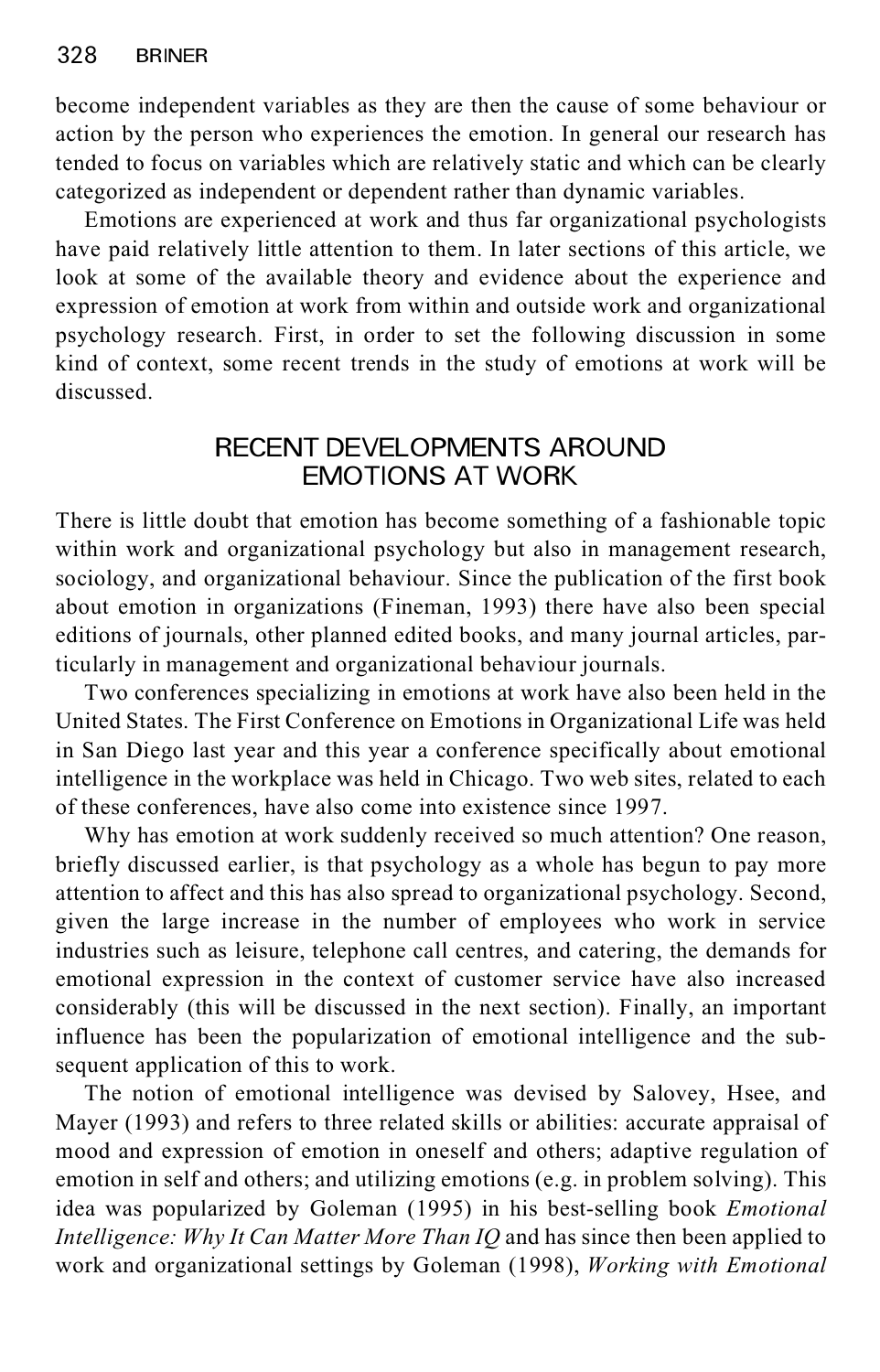*Intelligence* , Weisinger (1998), *Emotional Intelligence at Work: The Untapped Edge for Success*, and Cooper and Sawaf (1998), *Executive EQ: Emotional Intelligence in Business*. All these popular books make the claim that emotional intelligence is crucial for individual and organizational effectiveness and do appear to have captured the imagination of at least some organizations, managers and practitioners.

However, in spite of these developments, research into emotions at work, particularly research from work and organizational psychologists, remains, as indicated earlier, somewhat limited.

### DISPLAYED EMOTIONS: THE EXPRESSION OF EMOTION AT WORK

In work, as in any social setting, the emotions that people display play a central role in the nature of the interactions that take place. In some kinds of work, however, displays of emotion are a central feature of job or task requirements. Hochschild (1983, p. 7) coined the term emotional labour to refer to "the management of feeling to create a publicly observable facial and bodily display; emotional labour is sold for a wage and therefore has exchange value". Emotional labour has been studied in a number of occupations including bill (debt) collectors, air attendants, supermarket cashiers, trainee hairdressers, nurses, McDonald's counter servers, and criminal interrogators (Briner, 1995b).

Such jobs are classic emotional labour jobs in that the expectations of emotional display are relatively explicit, all involve interactions between an employer and a customer or client and the employee could not probably do their job if they did not engage in emotional displays. However, many, if not most jobs also involve the management of feelings and displays of emotions, hence the distinction between jobs that have emotional labour and those that do not is unclear. For example, almost any managerial or supervisory job is likely to involve an element of emotional labour as managing people effectively may involve the suppression of some emotions and the display of others. Hence, some of the points which will be made here apply to a number of kinds of jobs and not just classic emotional labour jobs.

The literature on emotional labour is now of a reasonable size and much more developed than research into the experience of emotion at work (which will be discussed in the next section). As mentioned earlier, little of this work is found in work and organizational psychology journals and is more likely to be found in management, sociology, and anthropology journals. Rather than provide a comprehensive and, by necessity, somewhat long review of this body of work, we will instead provide an overview of thinking in this area by addressing a number of key questions (for recent reviews, see Leidner, 1999; Steinberg & Figart, 1999; Wharton, 1999).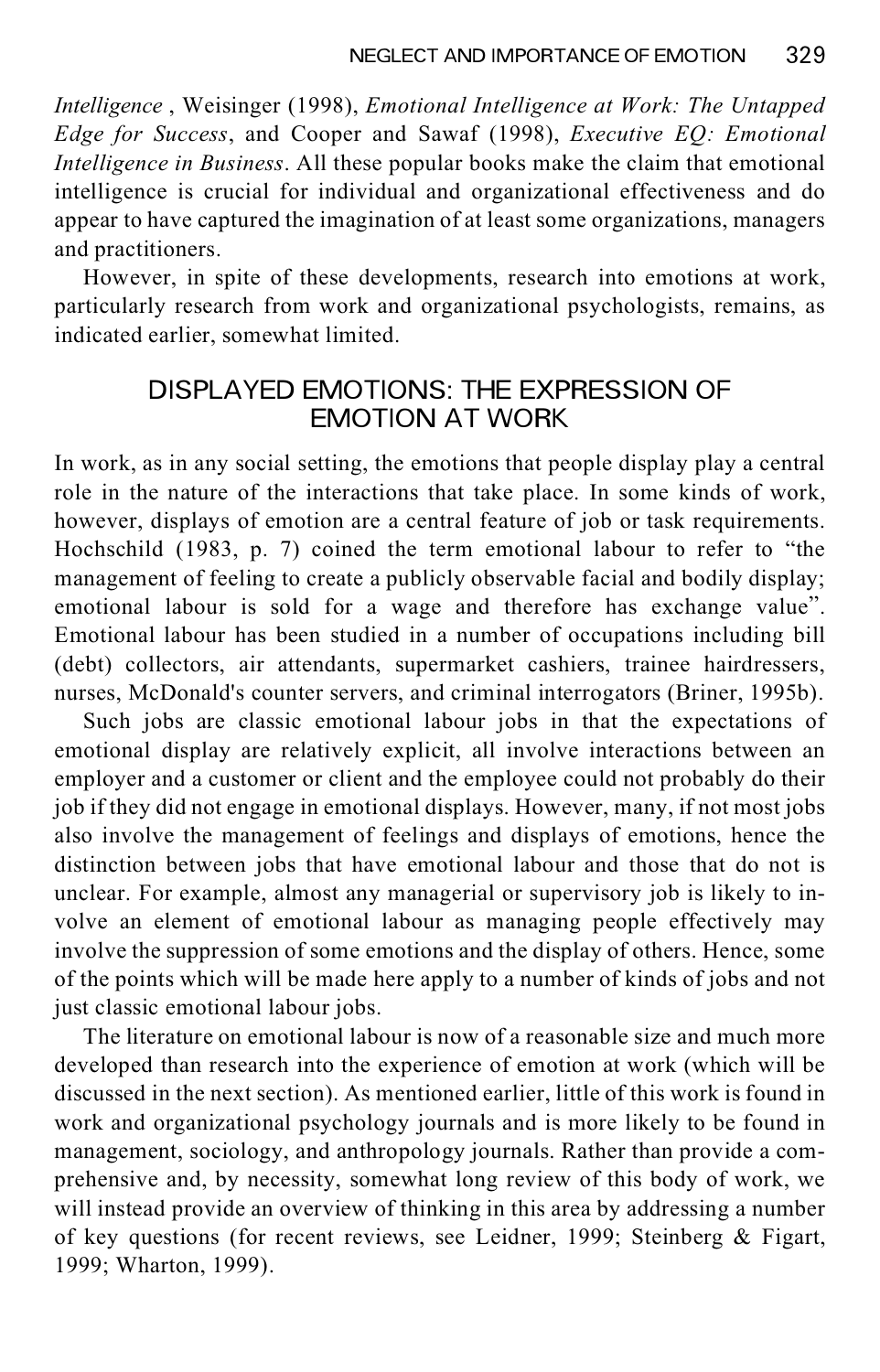### Question 1: Why do employers want employees to display particular emotions?

An important initial question we need to address is why such demands for emotional display exist. The most obvious answer to this is because employers believe it will enhance the performance of their employees. It seems reasonable to suppose that the emotional displays that convey the warmth of the air attendant, the anger of the police interrogator, and the concern of the nurse all contribute to their effectiveness in those roles. Such displays are likely to enhance performance in at least two ways: First, friendly customer service or the meeting of customer expectations of emotional displays (e.g. a sad or seriouslooking undertaker) may be rewarded with repeat business; second, emotional displays may influence the customer or client to behave in ways that confer more immediate benefits to the employee (e.g. the salesperson gets the deal or the debt collector gets the debtor to agree to make a payment).

A further reason why employers might want employees to display particular emotions is that it is taken by the employer to be indicative of experienced or felt emotion and the employer may believe that the way the employee feels is related to their performance. The employer's perhaps implicit reasoning here is that if an employee looks happy they probably also feel happy which means they will work more effectively on some tasks. In this situation the employer wants employees to display emotion not because it has performance benefit in terms of interaction with customers but because the employees' feelings will affect their performance more generally. An example of this is the notion of "morale", in which a collective feeling of enthusiasm is seen as leading to higher levels of motivation and performance. Although there may be relatively little empirical evidence to support the idea of the happy–productive worker (e.g. Wright  $&$  Staw, 1999), it remains a popular idea with many employers and managers.

Employers may, therefore, have a number of reasons for wanting employees to display particular emotions and these seem, not surprisingly, to revolve around performance. It is also noticeable that attempts to implement culture change often also involve employers attempting to influence the emotions employees both display and feel (Van Maanen & Kunda, 1989) and this is sometimes done through mission statements that tell employees that they should feel proud of the organization they work for and its products or enthusiastic about the organization's goals (see also Briner, 1999).

### Question 2: What determines which emotions employees display?

In many social situations, implicit or explicit rules exist about the kinds of emotions it is acceptable and desirable to display. We are all aware, for example, of the different kinds of emotional display rules that exist at a party and a funeral.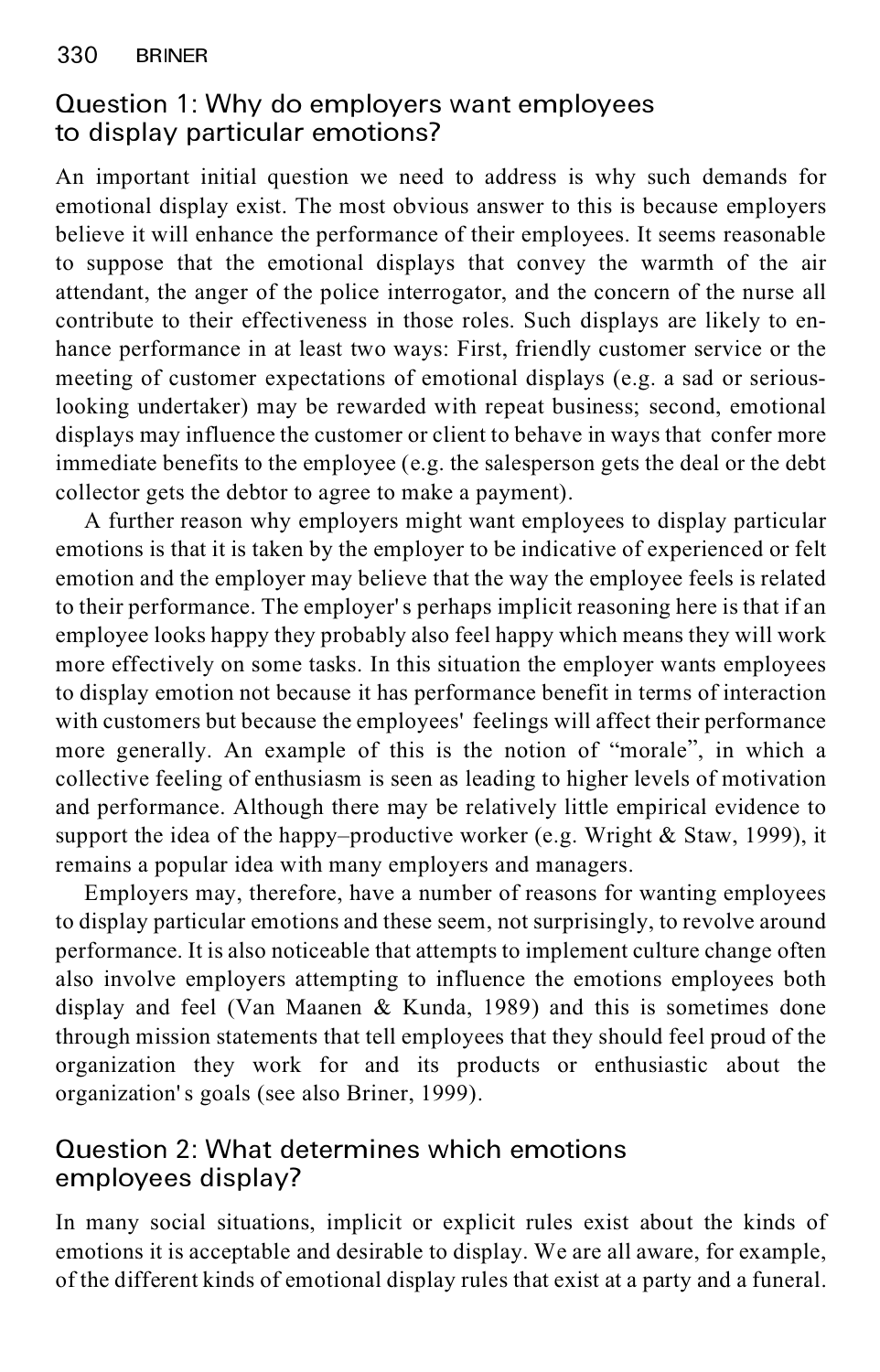In jobs with a high level of emotional labour the rules that govern the emotional displays required of employees may be explicitly stated and rigorously applied.

These explicit display rules have been observed in the training of employees in emotional labour jobs. In the case of air attendants, Hochschild (1983, p. 4) reports the trainer imploring the trainees thus: "Now girls, I want you to go out there and really *smile*. Your smile is your biggest *asset*. I want you to go out there and use it. Smile. *Really* smile. Really *lay it on*." Sutton (1991, p. 255) took part in training for debt collectors and was told: "Come on, don't be such a wimp. You've got to be more intense—where is that urgency in your voice?" In McDonald's, written instructions to counter servers include: "Be enthusiastic and smile. You never get a second chance to make a first impression" (Leidner, 1993, p. 69).

In addition to these explicit display rules found in emotional labour jobs, more implicit and perhaps less strictly applied rules can also be found in organizations more generally. Employees who are part of a team or who are encouraged to believe they are part of a team may also feel certain obligations towards other team members in terms of the emotions they display and to be a "team player". This may involve displays of enthusiasm towards other team members and the work of the team. Likewise, organizations where people are encouraged to feel they are part of "one big happy family" may also feel obligations to display respect and liking towards those they work with. While these more implicit display rules are certainly more subtle they will also, like explicit display rules, influence employee behaviour.

Of course, the mere existence of rules does not mean they will be followed. So why do employees follow emotional display rules? In emotional labour jobs, following display rules is likely to be rewarded in terms of bonuses or tips. Sanctions may also exist to punish employees who do not conform to the required emotional displays. In addition, organizations may observe systematically the behaviour of employees to make sure they are behaving in desired ways. In call centres, for example, it is routine for managers and supervisors to listen in on calls to monitor employees' performance. Under such circumstances employees may have little choice but to follow display rules.

In other jobs, however, people may follow display rules simply because of the pressures of social conformity. In addition, it is possible that people in jobs that have relatively low levels of explicit emotional labour may also get rewarded for their emotional displays. For example, the manager whose emotional displays (particularly those that take place in the presence of more senior colleagues) consist largely of great enthusiasm and respect, may also be the manager who receives rapid promotion. Employees whose emotional displays show fear or disinterest are, on the other hand, unlikely to be selected so readily for promotion.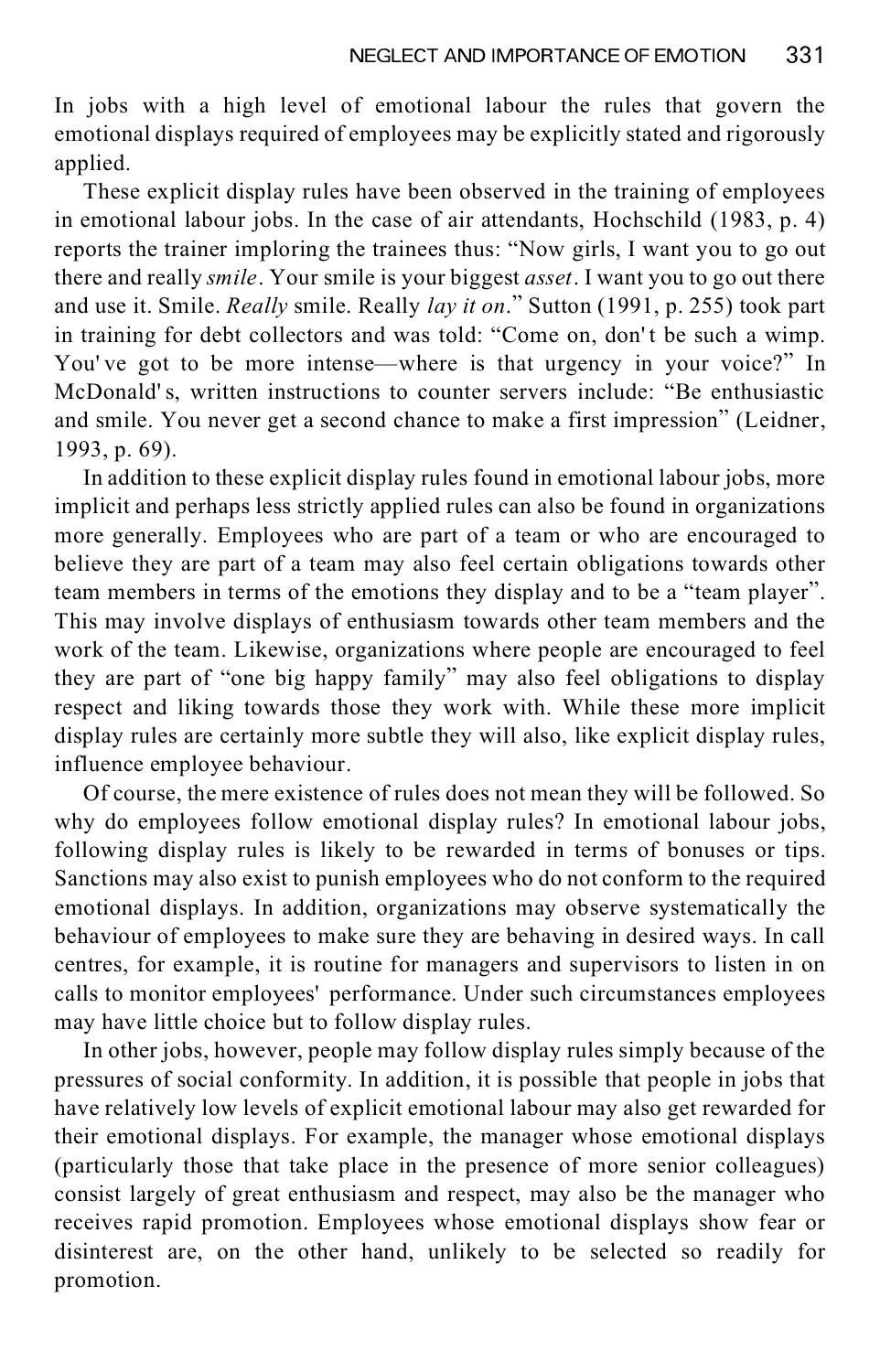### Question 3: How do employees manage their emotional displays?

Hochschild (1983) uses the ideas of deep and surface acting to explain how employees manage their displays of emotion. Deep acting is somewhat analogous to method acting in that emotion is produced by using thoughts, images, and ideas that are likely to evoke the emotion. A nurse, for example, who wants to display concern and compassion for a patient may try to imagine that they or one of their friends or relatives is the patient, thus producing the required emotions. Surface acting, on the other hand, is where emotions are displayed but the person is not experiencing the emotion in any way.

Ashforth and Humphrey (1993) suggest two other ways in which emotional displays are regulated. First, where work identity is part of broader social identity, where employees feel that who they are is partly the work they do, feeling and displaying emotions may be relatively effortless and not require surface or deep acting. For example, a teacher who displays concern for a student may do so because they also "automatically" feel concern as that is part of who they feel they are as a person—their identity. A second mechanism may be through the use of cognitive scripts and schemata in very routinized work such as that undertaken by some salespeople, call centre operators, and staff in restaurants, for example. In the case of some sales jobs and some call centre work, the interaction with clients and customers is also literally scripted such that almost everything that is said, including expressions of emotion, is written down in the form of a script which the employee is expected to follow (see Leidner, 1993).

There are, therefore, a number of mechanisms by which employees manage their emotional displays. In managing emotional displays, felt emotions, as discussed earlier, may also play an important part unless the employee is only engaging in surface acting. This means that there may be quite a complicated relationship between displayed and felt emotions. It is to this issue we now turn.

## Question 4: What is the relationship between displayed and felt emotion?

As indicated earlier, in order to display an emotion an employee may also have to feel it. In this case, therefore, the requirement to display emotions also leads to a requirement to *feel* those particular emotions. After one week working as a telephone debt collector following a week's training Sutton (1991, p. 255) reports "I found that, rather than the sympathy and fear I felt at first, I reacted to most debtors with feelings of intensity and vague irritation." In other words Sutton started to actually feel the emotions he was required to display over the phone to debtors.

This kind of relationship, such that the display of emotion leads to the experience of the emotion, can be explained in terms of deep acting—that the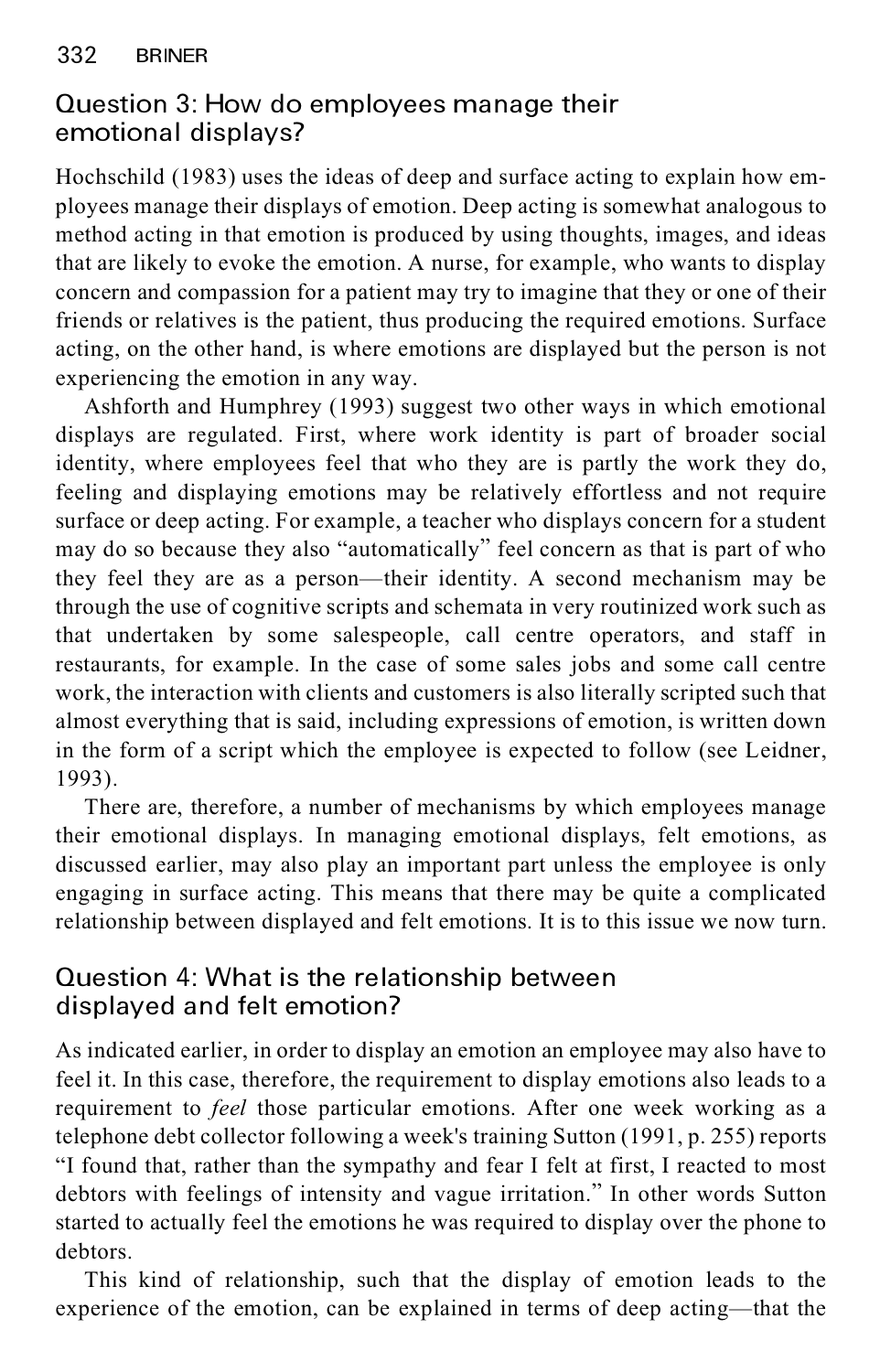employee begins to feel the emotion in order to provide convincing displays. Another explanation concerns the relationship between simply displaying an emotion either in terms of facial expression or bodily posture and the subsequent effect of this on experienced emotion. There is some evidence (see Parkinson, 1995) that the display of an emotion may result in the subsequent experience of that emotion or at least a general positive or negative affective state.

Perhaps one of the most important issues concerning the relationship between felt and experienced emotion is the extent to which the employee experiences dissonance between the emotion they are displaying and the emotion they are feeling. In some kinds of jobs, particularly highly routinized emotional labour jobs, such dissonance may have little effect as the employee probably feels it is acceptable to fake being friendly as they do not identify strongly with the job or the customer or client. On the other hand, in some jobs that involve emotional labour, the experienced dissonance may be uncomfortable for reasons of personal and professional identity (see also Briner, 1995a). For example, if a nurse does not feel the concern he feels he must display to a patient, it may cause the nurse some discomfort and perhaps make him question his place in the profession. Such a process has many parallels with the phenomenon of "burnout".

In general terms, the relationships between experienced and expressed emotion are complex and not only in those jobs which involve emotional labour. Displayed emotion may lead to experienced emotion and vice versa. In other cases there is little relationship between displayed and felt emotion and this may have further consequences for felt emotion. Next, we consider what we currently understand about emotional experience at work.

### FELT EMOTIONS: THE EXPERIENCE OF EMOTION AT WORK

As indicated earlier, we know very little about the experience of emotion at work. Returning to the emotions listed in Table 1, although it is very easy to think of personal examples or observations of, say, envy or anger or excitement at work, finding any kind of systematic research into such experiences is much more difficult. In this section I will first describe some of the studies that have attempted to examine the experience of emotion and work. Then we will go on to consider how emotions may affect work behaviours and cognitions and how work conditions may affect emotions. Last, a transactional framework for thinking about the processes involved in the experience of emotions at work is proposed.

### The incidence, frequency, intensity, and nature of emotion at work

Table 2 gives some examples of the few papers that do report attempts to examine the experience of emotion at work. It is interesting to note that these papers draw on a very wide range of methods, come from a number of rather different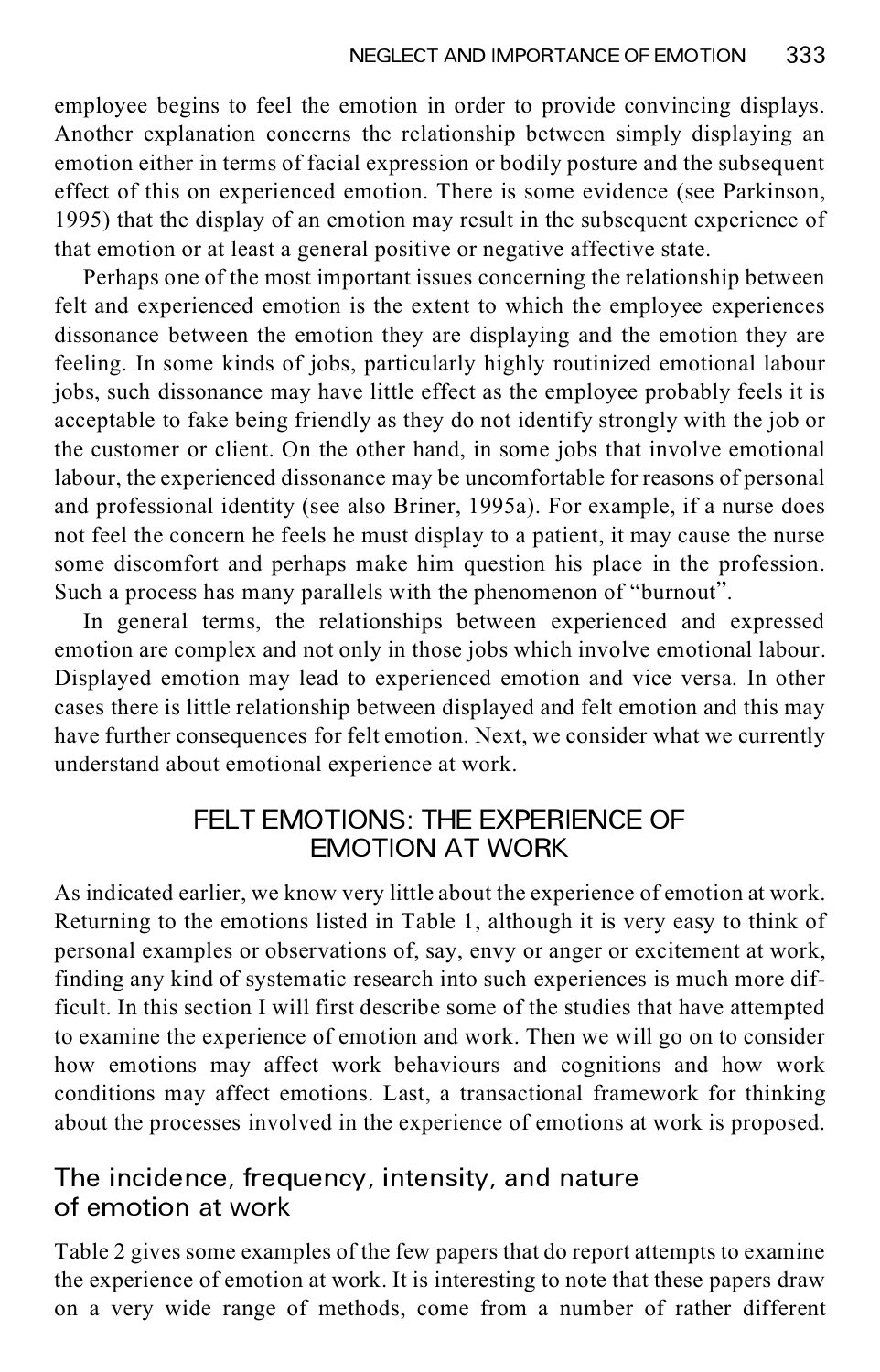### 334 BRINER

| Emotion          | Topic and Source                                                                                                   |
|------------------|--------------------------------------------------------------------------------------------------------------------|
| Love, Attraction | Sexual attraction and organizational climate (Lazzari, 1997)                                                       |
|                  | Factors that influence participation in romantic relationships at work<br>(Pierce, 1998)                           |
|                  | Theoretical model of workplace romance (Pierce, Byrne, & Aguinis, 1996)                                            |
| Boredom          | Impact of interruptions on boredom at work (Fisher, 1998)                                                          |
|                  | Review and theoretical framework for studying boredom (Fisher, 1993)                                               |
|                  | Suggested method for reducing boredom by uncovering repressed feelings<br>(Gemmill & Oakley, 1992)                 |
| Flow             | Flow or optimal experience (e.g. Csikszentmihalyi & Csikszentmihalyi, 1988)                                        |
|                  | occurs when skills and challenges are at a high level for that person                                              |
|                  | People in flow "feel more active, alert, concentrated, happy, satisfied, and                                       |
|                  | creative—but not necessarily more cheerful or sociable" (Csikszentmihalyi &                                        |
|                  | LeFevre, 1989, p. 816)                                                                                             |
| Shame            | Theoretical overview of the nature of shame at work and a model for<br>understanding shame at work (Poulson, 1998) |
|                  | Overview of the benefits of understanding shame at work and the analysis                                           |
|                  | of two clinical vignettes (Walsh, 1999)                                                                            |
| Pride            | Relationships between pride and organizational citizenship behaviour in                                            |
|                  | ethnographic studies (Hodson, 1998)                                                                                |
|                  | Economic psychology analysis of the effects of pride on behaviour at work,                                         |
|                  | applying for state benefits, and in negotiation (Lea $&$ Webley, 1997)                                             |
| Anger            | Experimental study of impact of anger and compassion on negotiation                                                |
|                  | performance (Allred, Mallozzi, Matsui, & Raia, 1997)                                                               |
|                  | Effects of displays of anger on ratings of supervisor-subordinate                                                  |
|                  | interactions (Glomb & Hulin, 1997)                                                                                 |

### TABLE 2 Theoretical and empirical investigations of specific emotions and other affective phenomena at work

disciplines, and are theoretical as well as empirical. This work is so diverse and so limited it is simply not possible to draw any general conclusions about the incidence, frequency, intensity, and nature of emotion at work. We will return later to a consideration of the kinds of research that could most usefully be conducted in this area.

It is, however, worth reflecting on the distinction between emotions that are experienced because of the conditions or nature of the work task versus emotions that are experienced as a consequence of being in a social situation and interacting with other people. In the case of, say, getting angry with a colleague, it may be that the broader design of the work task or team is the fundamental cause rather than the kind of relationship one has with one's colleague or a personality clash. Although this distinction is sometimes less than clear, considering where the causes of emotions may lie has important theoretical and practical implications.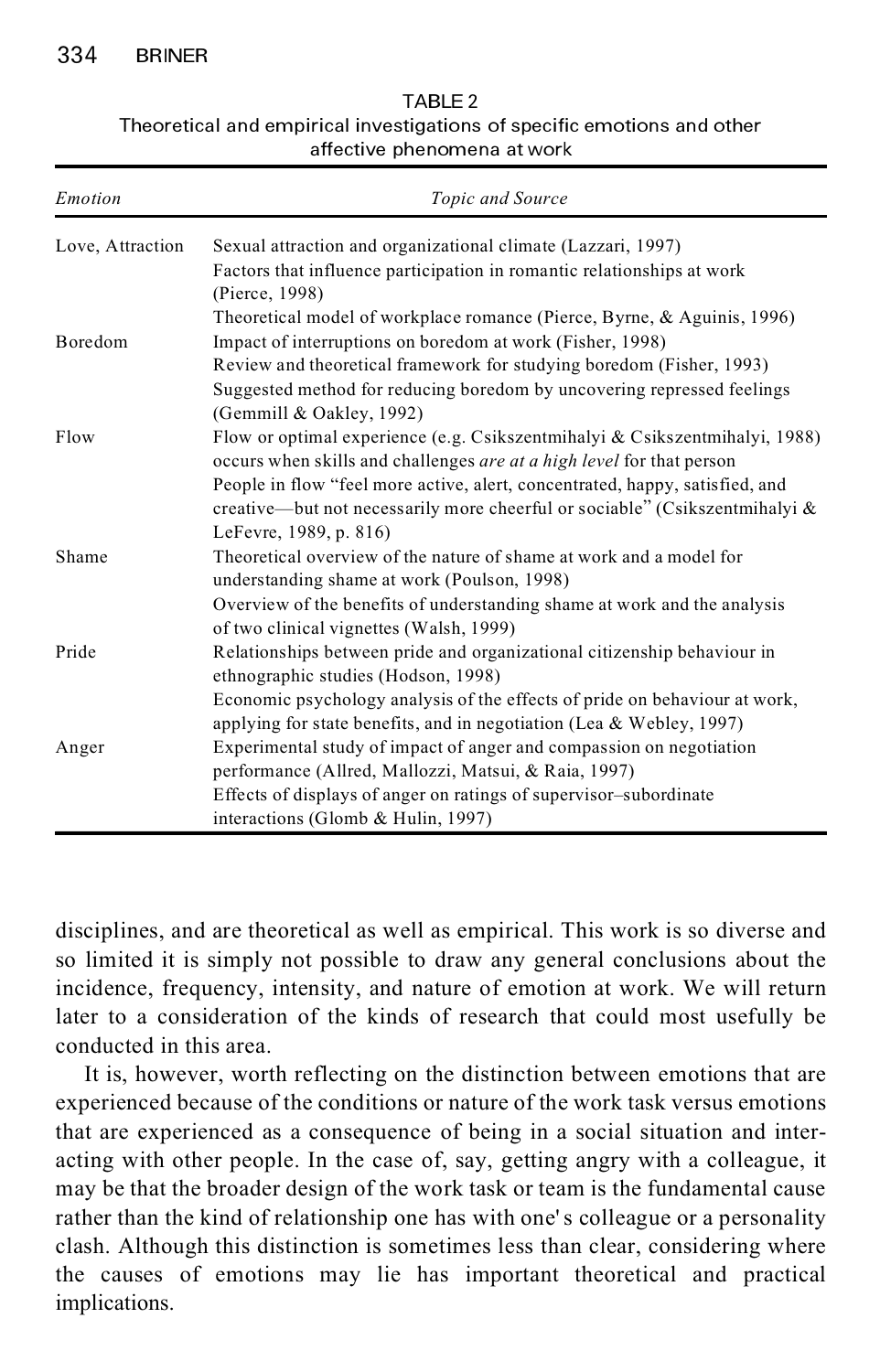### How might emotion affect work behaviours and cognitions?

Although we know relatively little about the incidence of emotion at work it is, however, possible to think about the ways in which the experience of emotions may have effects on a range of work behaviours and cognitions. The central role of positive affect in general and pro-social behaviours such as helping has been demonstrated a number of times (e.g. George & Brief, 1992; Isen & Baron, 1991). Table 3 gives examples of other organizational phenomena that may be related to experienced emotion.

Though there is currently little empirical work, a number of authors have taken behaviours of interest to work and organizational psychologists and suggested ways in which emotion may play a role in those behaviours. George and Brief (1996), for example, suggest that emotion (and affect more generally) is central to motivation. They suggest that employees have motivational agendas that are related to the attainment of different "selves": In other words we may strive to achieve different kinds of goals at work as they relate to different aspects of the self including who we are and who we would like to become. They argue that emotion is central to this process as it is emotion that provides us with information about the value, or otherwise, of these different goals to the self. Kidd (1998) has attempted to apply emotion to career theory, suggesting, again,

| General Category               | Specific Behaviours and Cognitions                                                                                                                                                              |
|--------------------------------|-------------------------------------------------------------------------------------------------------------------------------------------------------------------------------------------------|
| Withdrawal/engagement          | Intention to quit, absence, turnover, affective and<br>continuance commitment                                                                                                                   |
| Motivation                     | Focusing of attention, initiating action, sustaining action,<br>anticipation of rewards, avoiding negative emotions<br>(avoidance motivation), self-efficacy, counter-<br>productive behaviours |
| Pro- and anti-social behaviour | Organizational citizenship behaviours, extra-role<br>behaviours, aggression, harassment, criticism,<br>misbehaviour                                                                             |
| Careers                        | Career transitions, career decisions, psychological<br>contract, learning and personal development                                                                                              |
| Teamwork                       | Team climate, interpersonal relations, coordination,<br>communication                                                                                                                           |
| Relationships                  | Charismatic leadership, manager-subordinate<br>relationships, leadership effectiveness, co-worker<br>relations, relational systems                                                              |
| Cognitive processes            | Decision-making, social judgements, attention                                                                                                                                                   |

TABLE 3 Examples of organizational behaviours and cognitions likely to be influenced by emotion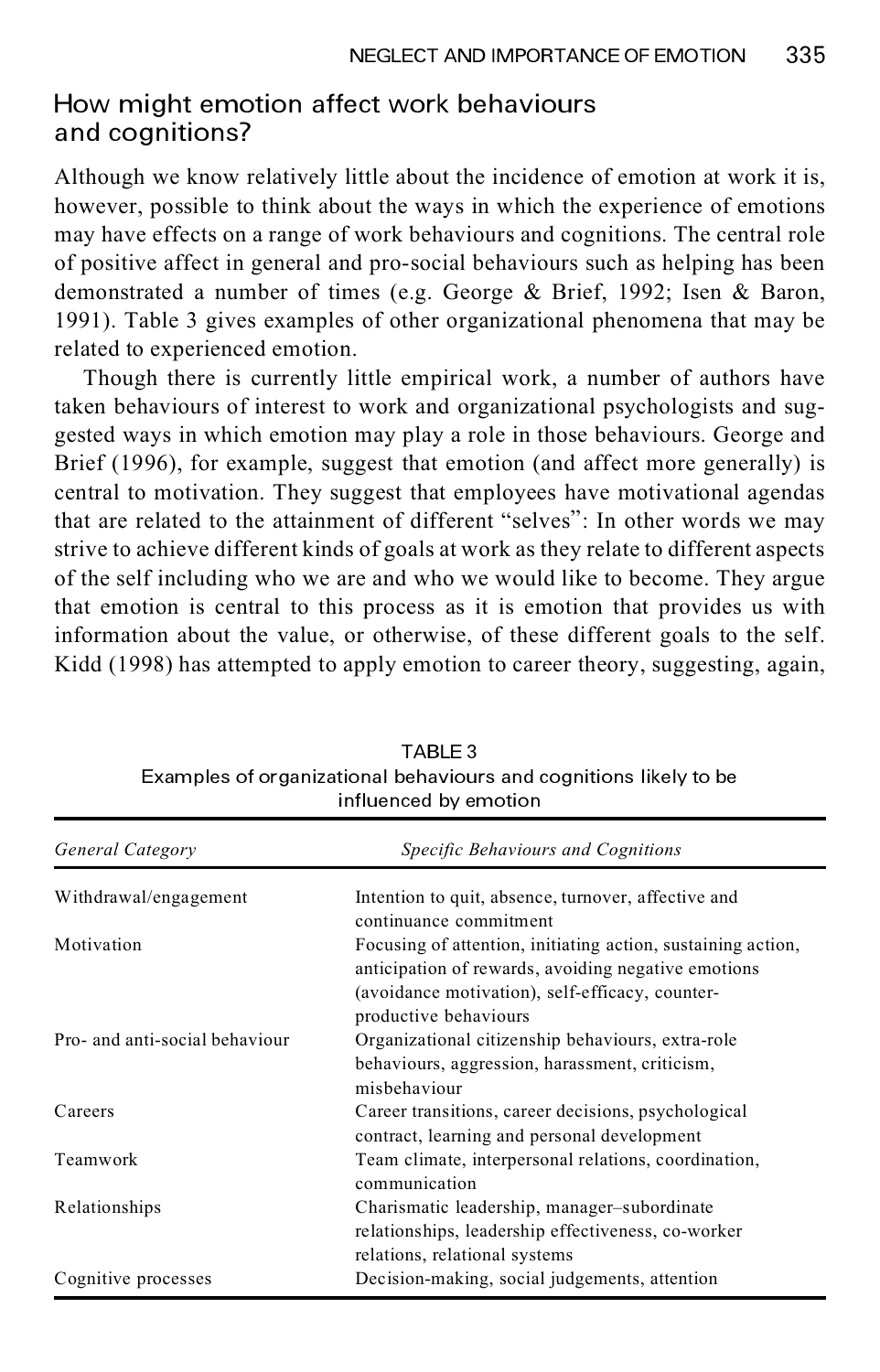that emotions play a central role in careers and career transitions and that thus far career theorists have tended to ignore emotions. It has also been suggested that emotions underlie the nature and strength of attachments we have to others at work so forming the basis of relational systems at work, which in turn has profound impacts on work behaviours (Kahn, 1998).

Although it is helpful to speculate about the ways in which emotions impact on work behaviours, and it seems quite obvious that they do in very important ways, there is no clear theory to suggest how and why emotions lead to specific behaviours though, as mentioned earlier, emotions contain within them action tendencies, such as approach or withdrawal, which may help to account for their influence. Likewise, emotions have a strong influence on information processing, which is in turn likely to affect longer-term cognitions and behaviours.

Having now briefly considered how emotions may impact on work behaviours, we now go on to consider how work impacts on experienced emotion.

### How might work affect experienced emotions? Towards a transactional approach

How and why are emotions produced? This is a big question with a large, incomplete, and somewhat complicated set of answers (see Parkinson, 1995). Although there are very different theoretical perspectives on the more distal causes of emotion, most current theories of emotion tend to focus on the roles of events and situations as proximal causes. Indeed, as mentioned previously emotions are usually defined in terms of short-term intense affective reactions to specific events.

It is interesting to note that traditional approaches to employee well-being in terms of stress and satisfaction rarely consider the role of *events* but rather tend to focus on the role of job *characteristics* as causes of stress and satisfaction. This approach usually includes characteristics such as workload, autonomy, opportunities for skill use, job scope, and so on. The notion here is that jobs contain or are perceived by employees to contain a certain quantity of each of these characteristics and it is the quantity of these characteristics and the relationships between them that determines employee well-being. It is certainly questionable whether jobs really "have" characteristics in this sense or not and, even if they do, we can also question the extent to which they are important influences on emotion and affect compared to events. In other words, does thinking about traditional job characteristics tell us about why emotion is produced at work? It is interesting to note that a very similar event-based approach has recently been proposed as a means of better understanding the behaviour of whole organizations (Peterson, 1998).

Affective Events Theory (AET; Weiss & Cropanzano, 1996) is perhaps the very first attempt to develop a framework to explain affective and emotional experiences at work, and it takes work events, rather than job characteristics, as the central cause of emotion at work. Weiss and Cropanzano also argue that job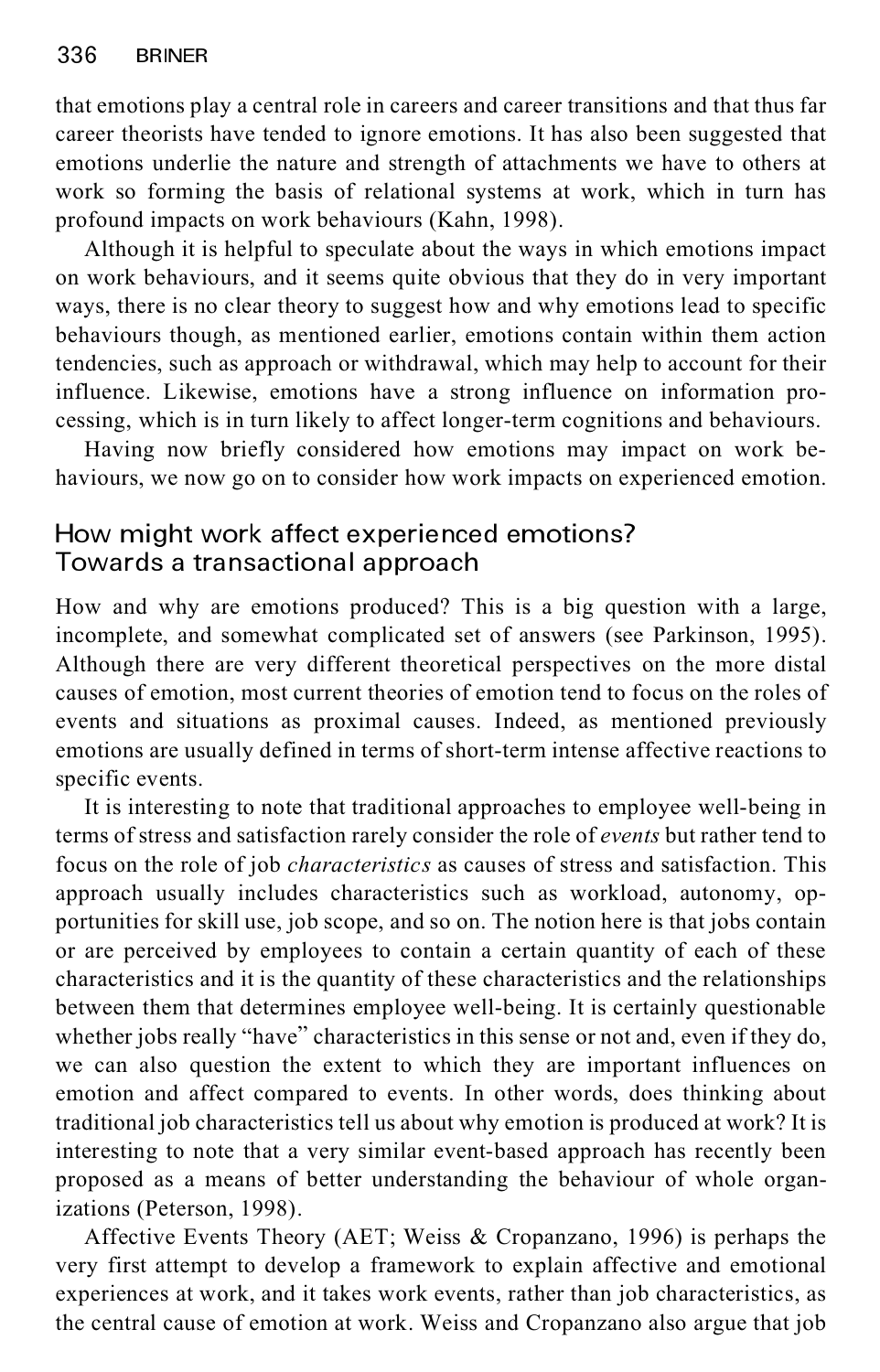satisfaction is *not* affect but a neutral, positive, or negative judgement of either the job as a whole or particular facets of the job. In other words, traditional work and organizational psychology approaches to employee's affect may, as was stated earlier, be actually missing out on affect altogether because of the use of the concepts of satisfaction and, I would argue, stress, and the way they are operationalized in research.

Although it is difficult to argue against the idea that it is events that cause emotions through the way they are appraised and their significance, this is not the end of our analysis but rather the beginning: Perhaps the central feature of emotional experience, and affect more broadly (see Parkinson et al., 1996), is its very dynamic nature: Emotion occurs in ongoing processes that contain the ebb and flow of emotion, behaviour, and cognition; emotion occurs in the context of a personal narrative—our history, present, and anticipated future. For example, in order to understand the significance of someone becoming angry at work, knowing about the proximal event that triggered the angry response is certainly important, but what may be much more relevant is the history of that person and their situation, how the event came to have meaning, what that person does as a consequence of being angry, and how what they do then impacts on future emotions, cognitions, and behaviours. This approach is also emphasized within AET: "While each of the events during the [emotional] episodes can be described in discrete terms, the episode itself has coherence and a set of features that suggest it should be treated as a unit of analysis" (Weiss & Cropanzano, 1996, p. 42).

The idea of going beyond simple cause and effect in understanding emotions and the importance of looking at the person and environment together can also be traced back to the work of Lazarus and Folkman (1984, p. 294) and their notion of person–environment transactions:

Another distinguishing feature of transactional thought … is that transaction implies a newly created level of abstraction in which the separate person and environment elements are joined together to form a new relational meaning. In interaction, particularly in statistical analyses … the interacting variables retain their separate identities. From a transactional perspective, the characteristics of the separate variables are subsumed.

In other words, it is the *relationship* between the person and their context and how this unfolds over time that is of central interest in understanding emotion rather than proximal causes or immediate effects. From this perspective it is the constant processes of interaction between person and environment that is important, rather than particular qualities or characteristics of the person or environment at any particular time.

Examples of such processes can be seen in Table 4 (adapted from Briner, 1999—the numbered stages are somewhat arbitrary and are here simply to facilitate use of the example). These processes are described here as emotion–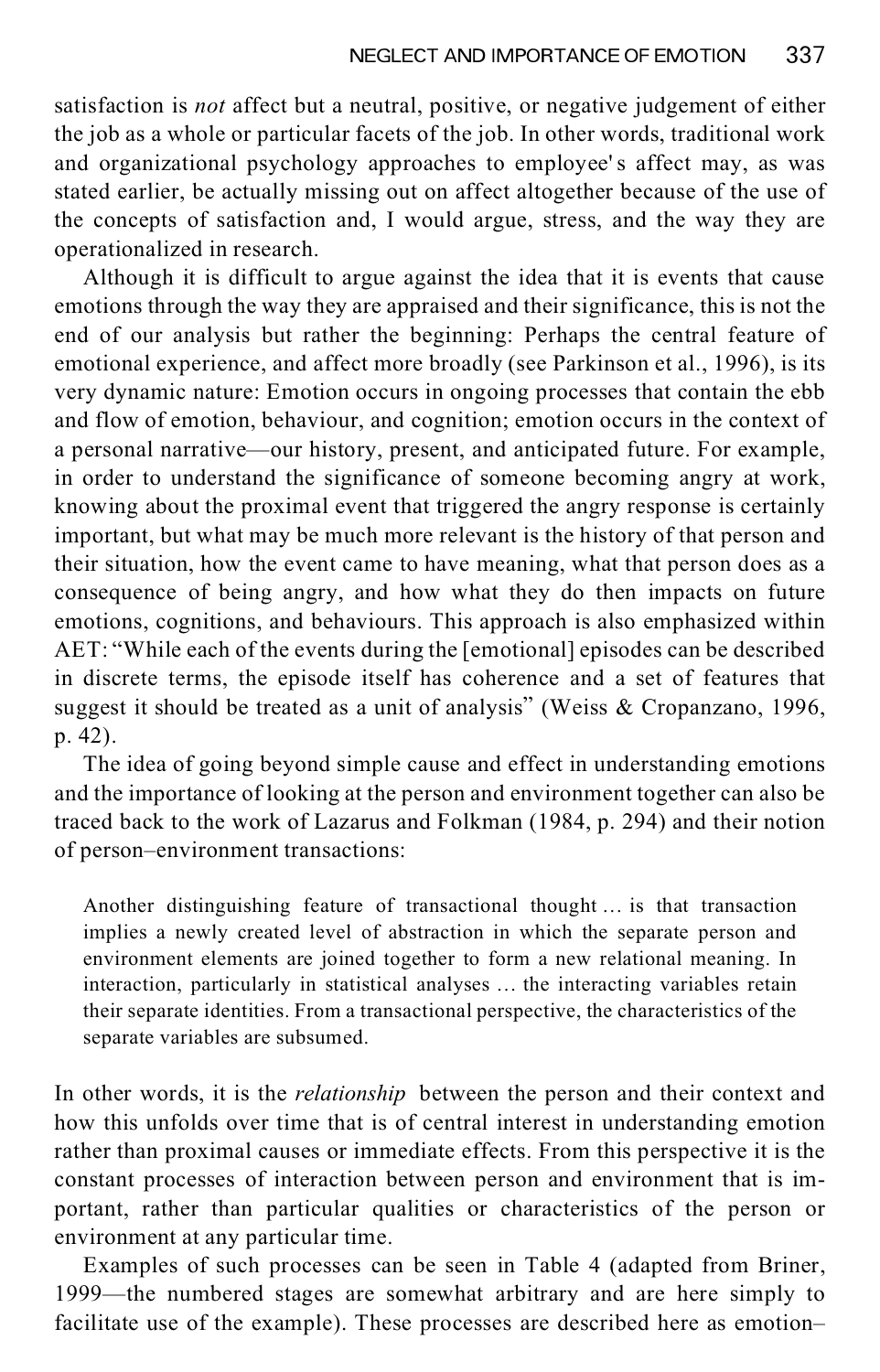#### TABLE 4

#### Example of an affect-cognition-behaviour sequence (adapted from Briner, 1999)

- (1) Peter is in his first long-term job and works as a manager in an IT firm.
- (2) He enjoys the job but feels he would like to advance more quickly and believes he is competent enough to work at a higher grade.
- (3) He is asked by his boss to undertake a difficult task, usually given only to more experienced colleagues, and feels valued and trusted but also a little worried as he has never done anything so difficult before and the deadline is tight.
- (4) He agrees to do the task as it sounds interesting and challenging and he believes it may help with either a promotion, a pay rise, or will raise his profile with the boss.
- (5) While working hard on the project his emotions range from excitement and elation to fear and frustration as things go well or badly and as the deadline approaches.
- (6) He completes the task well and on time and feels proud and very relieved.
- (7) Peter tells his boss what he has done and shows the boss his completed work.
- (8) Boss gives no thanks or praise and picks out a trivial error and then seems to ignore Peter.
- (9) He then feels resentful and angry and thinks that he will never again "put himself out" or do anything extra for his boss. He also feels exploited.
- (10) Thinks about looking for another job and wonders why he works in the organization if this is how he is going to be treated.
- (11) He stops volunteering to do additional tasks.
- (12) Still feels angry.
- (13) Speaks negatively about the organization to people inside and outside the organization.
- (14) He starts to feel sad and disappointed.
- (15) Puts relatively little thought or effort into his job.
- (16) Starts to find work boring and uninteresting.
- (17) Updates his CV and starts looking at job advertisements regularly.

cognition–behaviour sequences though this does *not* imply any particular ordering or sequence between emotion, cognition, and behaviour. In this example it is clear that, whereas each of Peter's emotional reactions can be explained to some extent by the events that precede it, much more significant is the whole episode and history of Peter's involvement with the organization and the task. It is also noteworthy how Peter's emotional responses lead to behaviours and cognitions that in turn influence the environment in which he operates and the nature of his work. At Stage 4, for example, he agrees to take on the difficult task, which in turn means that he is more likely to experience greater challenges and threats in his work, which then means he is more likely to experience the intense emotions experienced at Stage 5. Similarly, when Peter withdraws effort at Stage 15 this means his job becomes less challenging, and hence at Stage 16 his emotional reactions to work include boredom and disinterest.

This is just one hypothetical example, which has been provided in order to illustrate just some of the ways in which the effect of work on emotional experience is probably best considered in terms of transactional processes and emotional episodes (Weiss & Cropanzano, 1996) rather than simple cause and effect.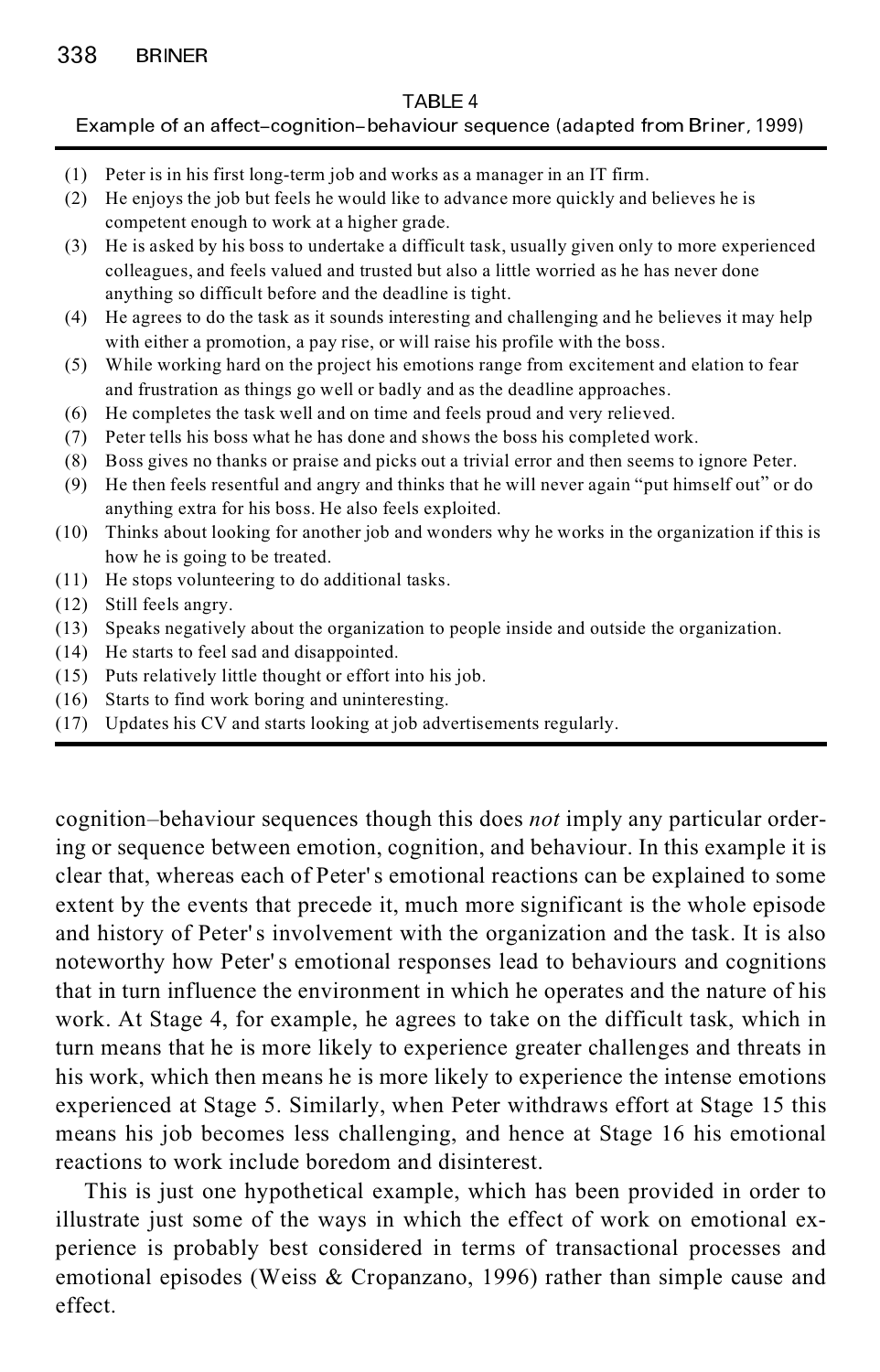### IMPLICATIONS OF CONSIDERING EMOTIONS AT WORK

The implications of the previous overview of research about the expression and experience of emotion at work can be considered under three broad themes. The first theme is moving our thinking about work and well-being beyond the very general affective states of stress and satisfaction towards the much more specific and detailed domain of emotions. The second theme concerns the apparently increasing demands for emotional labour in jobs both inside and perhaps outside service industries. The third theme concerns the ways in which work affects our emotions and also how our emotions affect aspects of our work behaviour. Each of these themes will now be considered as they relate to work and organizational psychology researchers and practitioners.

### Some implications for researchers

The major implication of thinking about more specific feeling states is that the concepts of stress and satisfaction will need to be abandoned or at least given much less emphasis. This is not, of course, to reject the general idea that work can affect how we feel but rather to accept that it does so in more subtle and specific ways than are suggested by stress and satisfaction. This will present a major challenge to work and organizational psychology researchers, as our thinking about work and well-being has been almost entirely dominated by these concepts for the past three decades. A great deal of theoretical work, which attempts to specify how work might cause specific emotions and in turn how these emotions may affect work behaviours, will be required. In terms of empirical work, the understanding of the kinds of affect–cognition–behaviour sequences described earlier is one priority (this will be discussed in more detail later). There is, however, a great deal of initial and very basic descriptive empirical work do be done to answer some really very fundamental questions about the incidence and intensity of emotion at work. For example: How often do people experience specific emotions such as remorse, shame, or affection at work? Is the incidence of specific emotions different across different kinds of job or organization? As emotions are not easy to assess and self-reports remain vital, this approach will need to be supplemented by a range of other methods (see Marsella, 1994; Mossholder, Settoon, Harris, & Armenakis, 1995; Temme & Zapf, 1997; White, 1996).

Another basic though important issue is the extent to which there are relationships between employees' general perceptions of stress or satisfaction and more specific emotional states (Gourlay, Briner, & Jones, 1998; Temme & Zapf, 1997): In other words, are employees' general judgements of stress and satisfaction based on more specific emotions?

Turning now to the second theme of emotional labour, researchers have, for some time, been concerned about the possibly damaging long-term effects of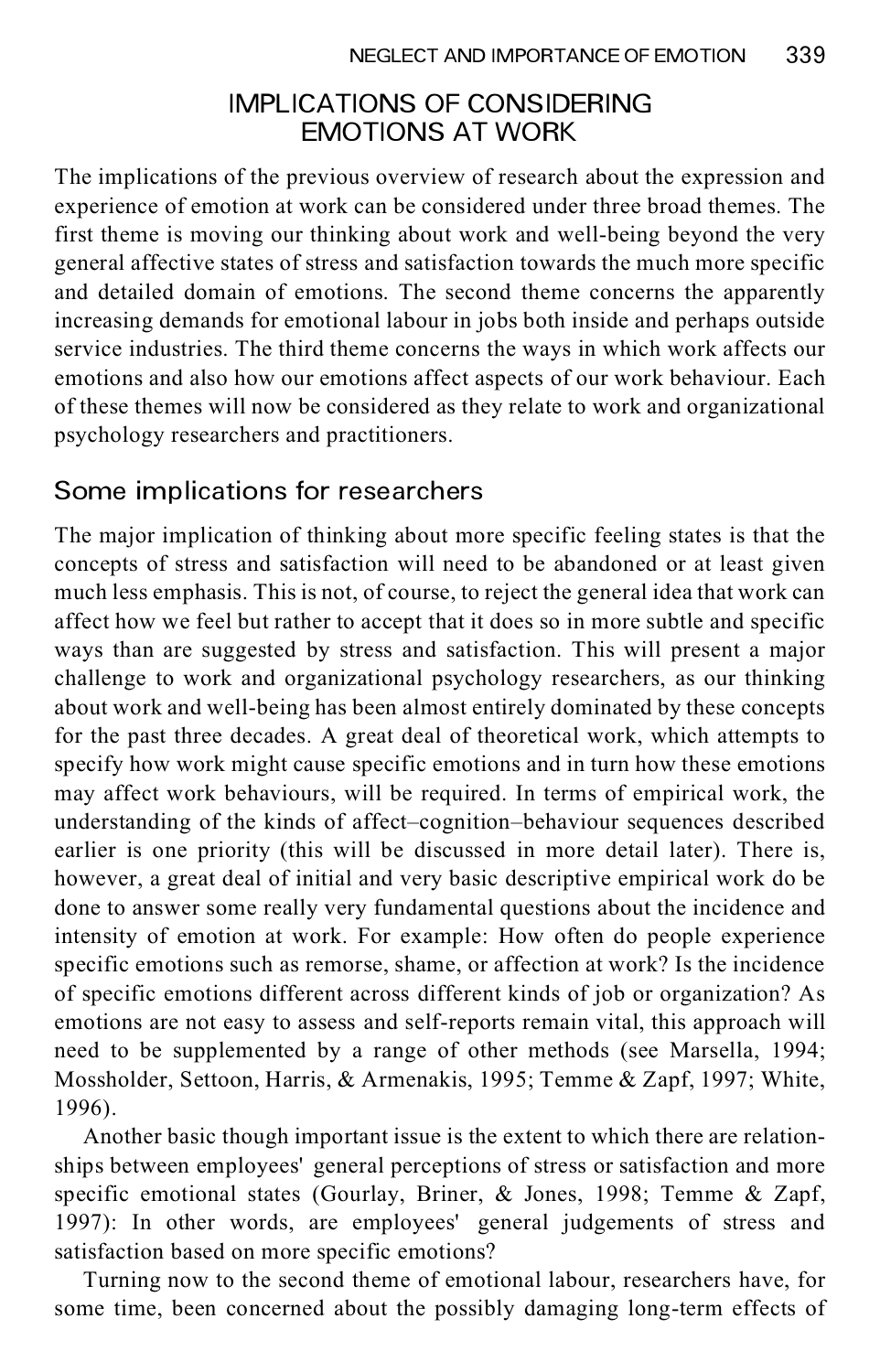engaging in emotional labour and also of having multiple emotional labour roles both at work and home (Wharton & Erickson, 1993, 1995). However, work in this field, like research on burnout, remains theoretically limited. We need to ask exactly how and why demands to display certain emotions at work might have consequences for well-being and, equally importantly, what are the *specific* consequences we might expect. A more detailed analysis of emotional dissonance and emotional deviance may also help with this task (Briner, 1995a). Other important research topics include the assessment of the job demands and characteristics of emotional labour jobs (e.g. Brotheridge & Lee, 1998; Frietze, Jones, Best, & Downey, 1998; Grandey, 1998) from a job design perspective: The emotional labour performed by some call centre employees has been compared to the worst kind of Tayloristic jobs, as it involves a high pace and volume of work with very little employee autonomy or discretion and simplified work processes.

If the argument presented earlier in favour of thinking about emotions at work in terms of processes and affect–cognition–behaviour sequences, such as that presented in Table 4, rather than simple cause–effect has any validity then perhaps the major challenge for researchers in the field of emotion at work is to devise methods and designs and theories that will permit such processes to be explored and assessed. Although many work and organizational psychologists claim to be interested in processes, when we look in detail at the theories and empirical work undertaken these are very often not about processes at all but rather about cause and effect. Relevant methods would certainly be both qualitative and quantitative and perhaps also involve introspection and observation. Designs would, ideally, need to be longitudinal in order to track over time the ebb and flow of transactions. Equally important, however, is to have sound *theories*, which inform and determine our methodologies rather than allowing our methodologies to determine our theories or the way in which we look at phenomena. Theories concerned with personal narratives, life histories, and autobiographical memory may be a good place to start (e.g. Baumeister & Newman, 1994; Baumeister, Stillwell, & Heatherton, 1995; Leith & Baumeister, 1998; Musson, 1998).

## Some implications for practitioners

Practitioners are often involved in helping organizations with issues surrounding stress and satisfaction. What are the implications of abandoning these ideas and, instead, looking at specific emotions? One immediate implication is that the initial assessments carried out by practitioners typically using "stress audits" or questionnaire measures of job satisfaction should perhaps be supplemented by techniques that can assess emotion: Knowing that a group of workers is, say, angry or feels resentment, is probably more useful than simply knowing they are reporting high levels of stress or low levels of satisfaction. A further implication is that a whole new range of intervention techniques will need also to be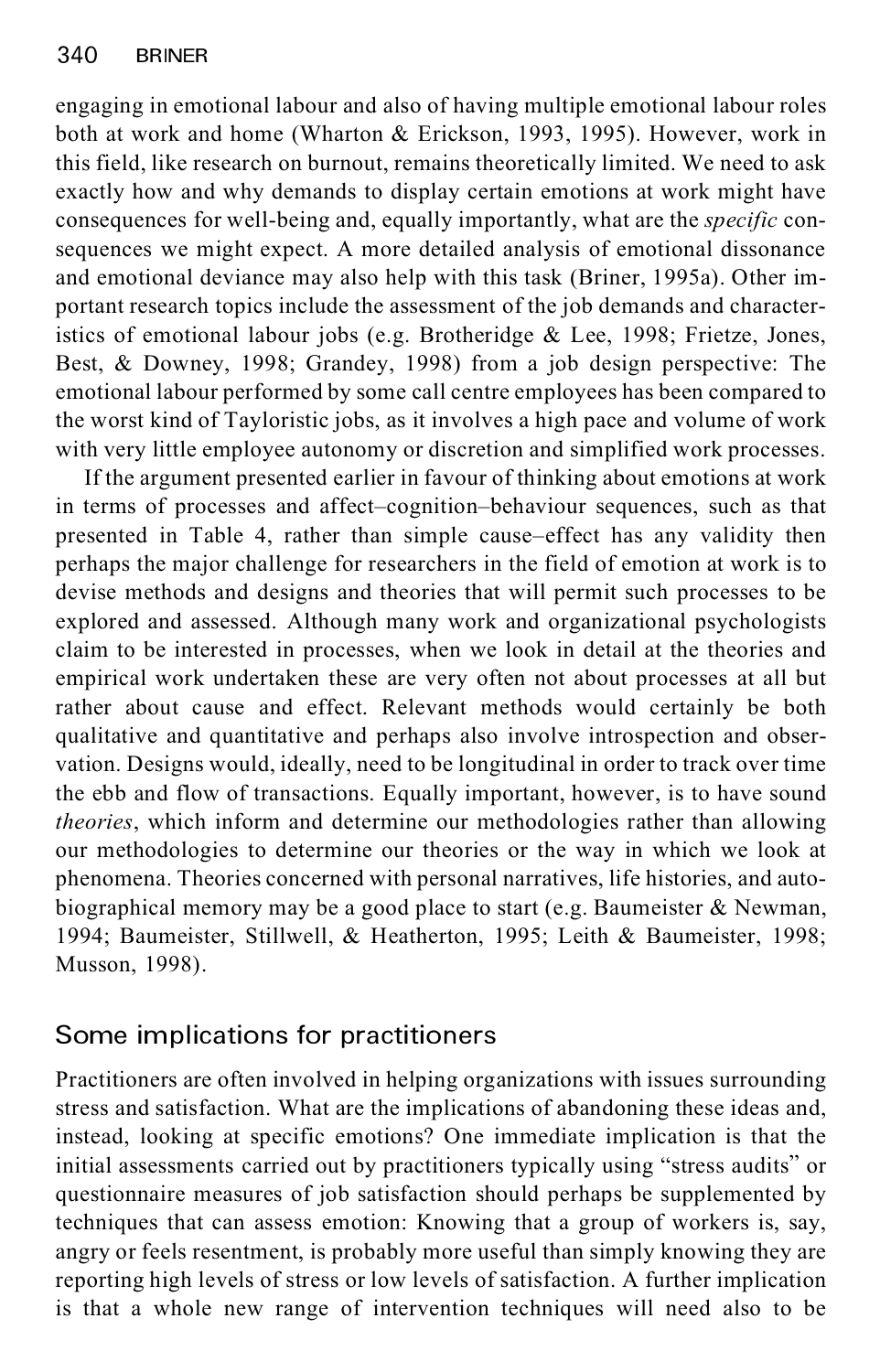developed as more traditional kinds of stress intervention are incapable of dealing with specific emotions. Persuading organizations to take specific emotions seriously may present a challenge to practitioners. Although many organizations realize the importance of emotion it appears that relatively few are prepared to explicitly recognize and engage with the emotions of their employees. Work and organizational psychology practitioners may also find themselves working with or using techniques developed by clinical psychologists (e.g. Walsh, 1996) in order to make emotion interventions effective (this issue will be discussed further later).

What are the implications for practitioners of the apparently increasing demands for emotional labour both in service organizations and outside? From an employee's perspective, it is important that emotional labour is safe in terms of its possible effects on well-being. From an employer's perspective, the quality of the product or service is vital and so too, therefore, is the ability of the employer to perform emotional labour in a way that is effective. Practitioners may have a role in advising both employees and employers on how both these goals can best be met. This may include examining the selection of staff as personality and other characteristics seem to be important predictors of effectiveness in emotional labour jobs (e.g. Kruml & Geddes, 1998; Parkinson, 1991), training people to do emotional labour, and, as mentioned previously, paying careful attention to the design of emotional labour jobs.

Whereas some practitioners may, when making initial individual or organizational assessments, automatically take account of the kinds of affect– cognition–behaviour sequences described earlier, it is also the case that others may rely on more cross-sectional or relatively static approaches to assessment where employees' emotional reactions are seen simply as a short-term response to a recent event. As discussed, there are many potential benefits to recognizing that employees' emotions have a past, a present, and an anticipated future, and that understanding such a process may give us vital information about how and when to intervene. In this sense, practitioners may have to adopt the kind of approach taken by psychotherapists to individual clients. In the case of groups or indeed whole organizations, this is by no means simple but such approaches to consultation and intervention have been used in other contexts (e.g. Czander, 1993; Kets de Vries, 1995). A further implication of looking at emotional processes in organizations is that this has to be done in a much broader way to take account of both positive and negative emotional states, as it may be the relationship between the two and how they change over time that is the central issue rather than simply the degree or quantity of negative emotion. Interventions could be aimed at increasing certain positive emotions rather then simply attempting to remove negative emotions, often seems to be the case in stress interventions.

Another set of implications, which is of more relevance to practitioners, surrounds the ethical basis of trying to intervene in people's emotions at work: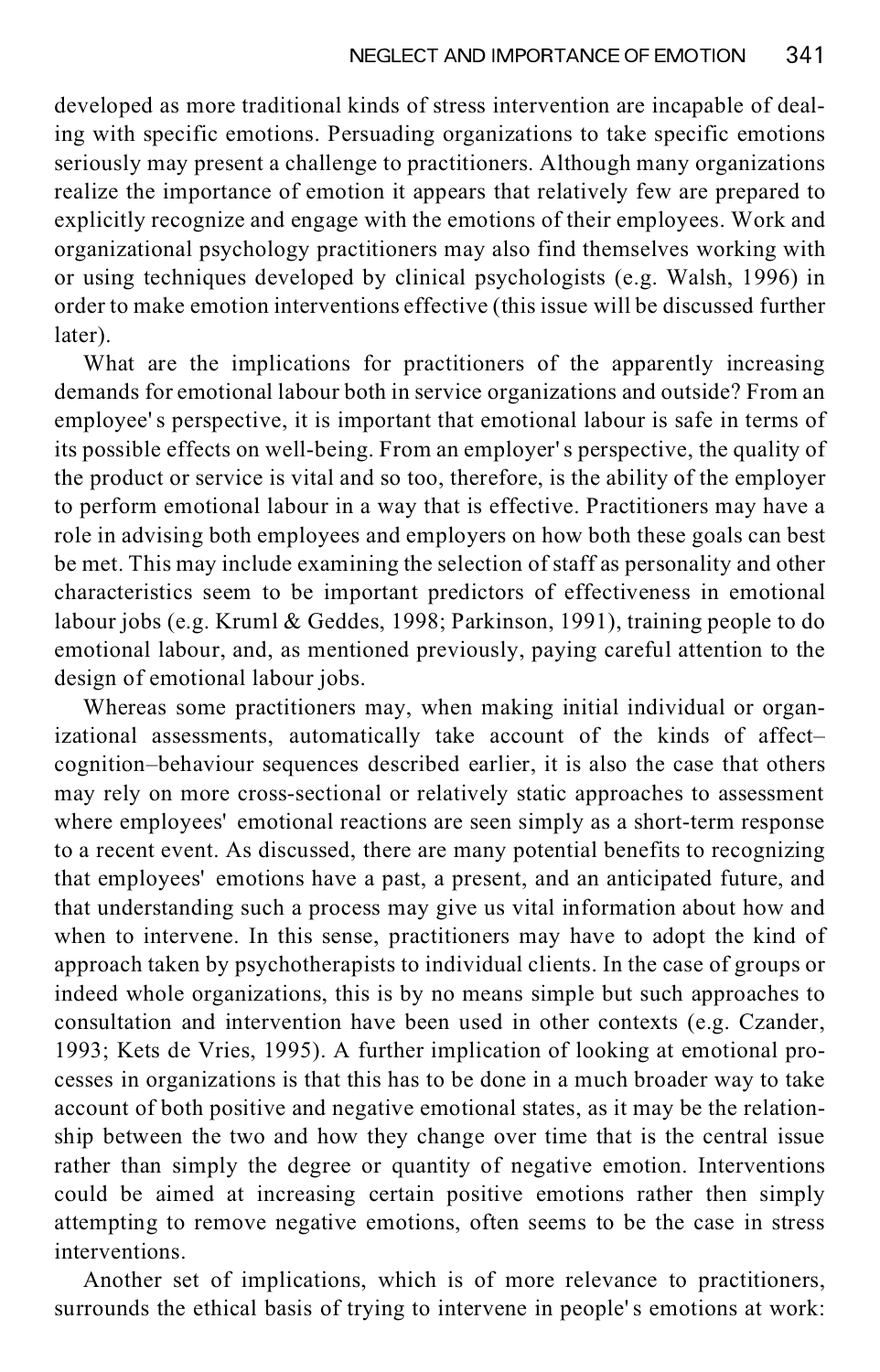Trying to "manipulate" employees emotions does have sinister connotations. For example, should work and organizational psychology practitioners help organizations to more effectively implement display rules in emotional labour? Hochschild (1983, p. 127) reports a story told to her by many of the air attendants she studied: "A young businessman said to a flight attendant, 'why aren't you smiling?' She put her tray back on the food cart, looked him in the eye, and said, 'I'll tell you what, you smile first, then I'll smile.' The businessman smiled at her. 'Good,' she replied. 'Now freeze, and hold that for fifteen hours.' Then she walked away." Clearly some of the air attendants in Hochschild's study regarded the display rules as unreasonable.

Should practitioners be involved in culture change which, again, often involves trying to make people feel particular emotions (Van Maanen & Kunda, 1989) or, for example, in selecting employees on the basis of their ability to display certain emotions, which has been described by Fineman (1996) as like emotional eugenics? Managing emotions is, itself, an emotional issue that also has a number of important ethical implications.

## A final implication for researchers and practitioners

The role of emotion at work has recently begun to be taken more seriously by work and organizational psychology as an important phenomenon that has been neglected for too long. One of the great dangers of this new interest, however, is that emotion may come to be studied as a phenomenon that is somehow separate from behaviour and cognition at work: That we look at emotion as a new and separate aspect of work psychology. To take this approach would be a fundamental mistake as, to repeat the point I have made many times already, emotion is intrinsic to work behaviour and not a separate part of it. When we think about teamwork or motivation or any of the other work behaviours listed in Table 3, it is obvious that emotion is a part of these phenomena already, rather than something separate or new: It is simply that in the past we have tended to ignore or play down its relevance. For researchers and practitioners who are interested in emotion, a key task is to put emotion into what they are already doing, thereby helping to integrate emotion with their existing research and practice. If this is not done, the theoretical and practical relevance of emotion to almost every aspect of work behaviour will remain unexplored and emotion will once more become marginalized within work and organizational psychology.

### **REFERENCES**

- Allred, K.G., Mallozzi. J.S., Matsui, F., & Raia, C.P. (1997). The influence of anger and compassion on negotiation performance. *Organizational Behavior and Human Decision Processes*, *70*, 175–187.
- Ashforth, B.E., & Humphrey, R.H. (1993). Emotional labour in service roles: The influence of identity. *Academy of Management Review*, *18*, 80–115.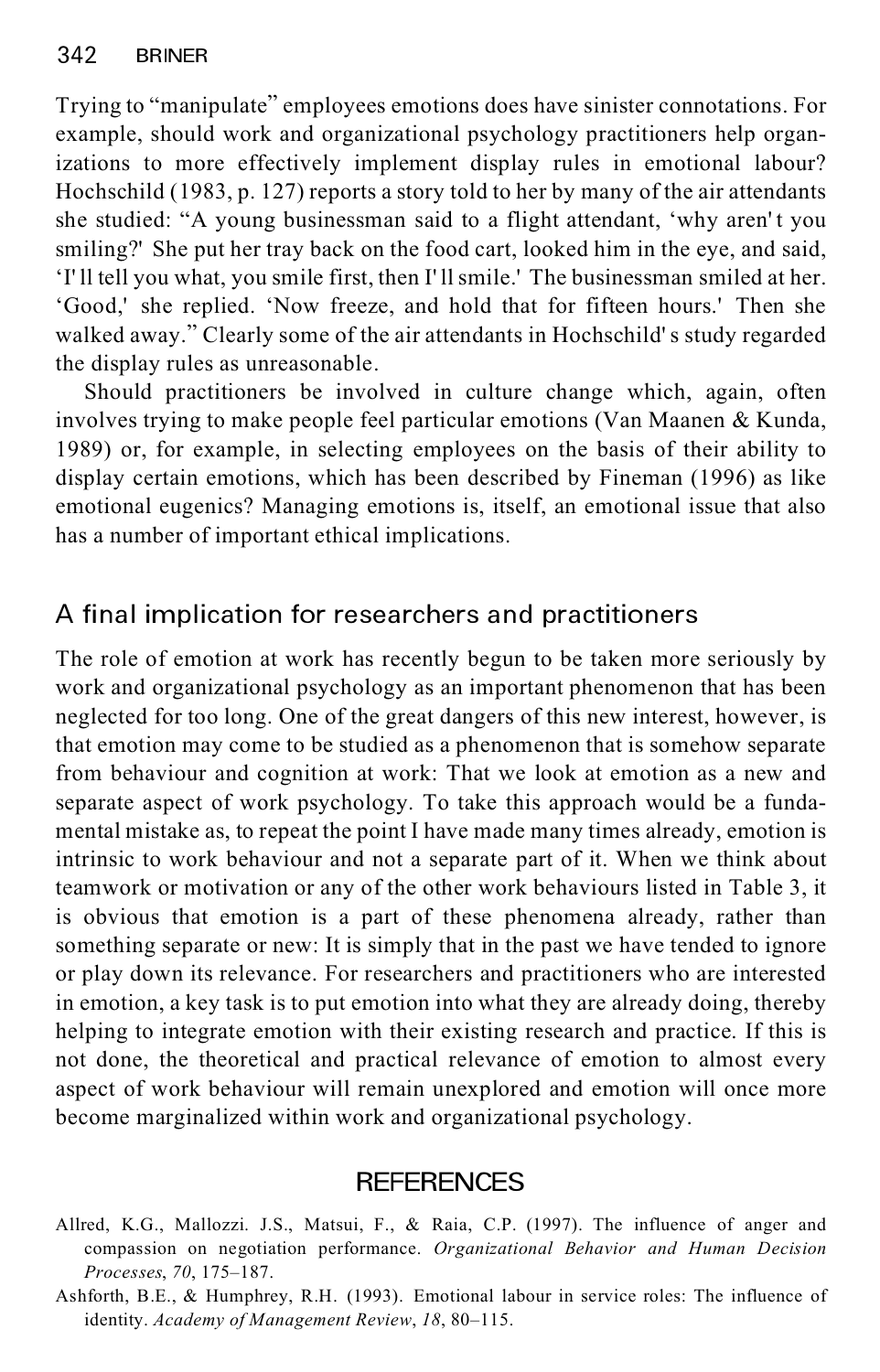- Baumeister, R.F., & Newman, L.S. (1994). How stories make sense of personal experiences motives that shape autobiographical narratives. *Personality and Social Psychology Bulletin*, *20*, 676–690.
- Baumeister R.F., Stillwell, A.M., & Heatherton, T.F. (1995). Personal narratives about guilt role in action control and interpersonal relationships. *Basic and Applied Social Psychology*, *17*, 173–198.
- Briner, R.B. (1995a). *Emotional dissonance, emotional deviance, true feelings, and the self in organizational life*. Paper presented at the 12th European Group and Organizational Studies Colloquium, Istanbul.
- Briner, R.B. (1995b). The experience and expression of emotion at work. In *Proceedings of the British Psychological Society Occupational Psychology Conference* (pp. 229–234). Leicester, UK: British Psychological Society.
- Briner, R.B. (1997). Beyond stress and satisfaction: Alternative approaches to understanding psychological well-being at work. In *Proceedings of the British Psychological Society Occupational Psychology Conference* (pp. 95–100). Leicester, UK: British Psychological Society.
- Briner, R.B. (1999). Feeling and smiling. *The Psychologist*, *12*, 16–19.
- Briner, R.B., & Reynolds, S. (in press). The costs, benefits, and limitations of organizational level stress interventions. *Journal of Organizational Behavior*.
- Brotheridge, C.M., & Lee, R.T. (1998). *On the dimensionality of emotional labor: Development and validation of an emotional labour scale*. Paper presented at the first conference on Emotions in Organizational Life, San Diego.
- Clark, M.S. (1992). Emotion and social behaviour. *Review of Personality and Social Psychology: Vol. 14*. New York: Sage.
- Cooper, R., & Sawaf, A. (1998). *Executive EQ: Emotional intelligence in business*. London: Orion Books.
- Csikszentmihalyi, M., & Csikszentmihalyi, I.S. (1988). *Optimal experience: Psychological studies of flow in consciousness*. Cambridge, UK: Cambridge University Press.
- Csikszentmihalyi, M., & LeFevre, J. (1989). Optimal experience in work and leisure. *Journal of Personality and Social Psychology*, *56*, 816–822.
- Czander, W.M. (1993). *The psychodynamics of work and organisations: Theory and applications* . New York: Guilford Press.
- Eagly, A.H., & Chaiken, S. (1993). *The psychology of attitudes*. Fort Worth, TX: Harcourt Brace Jovanovich.
- Fineman, S. (1993). *Emotion in organizations*. London: Sage.
- Fineman, S. (1996). Emotion and organizing. In S.R. Clegg, C. Hardy, & W.R. Nord (Eds.), *Handbook of organization studies* (pp. 543–596). London: Sage.
- Fisher, C.D. (1993). Boredom at work: A neglected concept. *Human Relations*, *46*, 395–417.
- Fisher, C.D. (1998). Effects of external and internal interruptions on boredom at work: Two studies. *Journal of Organizational Behavior*, *19*, 503–522.
- Frietze, J.D., Jones, R.G., Best, R.G., & Downey, R. (1998). *Identifying emotional display rules in organizations: Validation of the emotional work requirements scale*. Paper presented at the first conference on Emotions in Organizational Life, San Diego.
- Ganster, D.C., & Schaubroeck, J. (1991). Work stress and employee health. *Journal of Management*, *17*, 235–271.
- Gemmill, G., & Oakley, J. (1992). The meaning of boredom in organizational life. *Group and Organization Management*, *17*, 358–369.
- George, J.M., & Brief, A.P. (1992). Feeling good–doing good: A conceptual analysis of mood at work–organizational spontaneity relationship. *Psychological Bulletin*, *112*, 310–329.
- George, J.M., & Brief, A.P. (1996). Motivational agendas in the workplace: The effects of feelings on focus of attention and work motivation. *Research in Organizational Behaviour*, *18*, 75–109.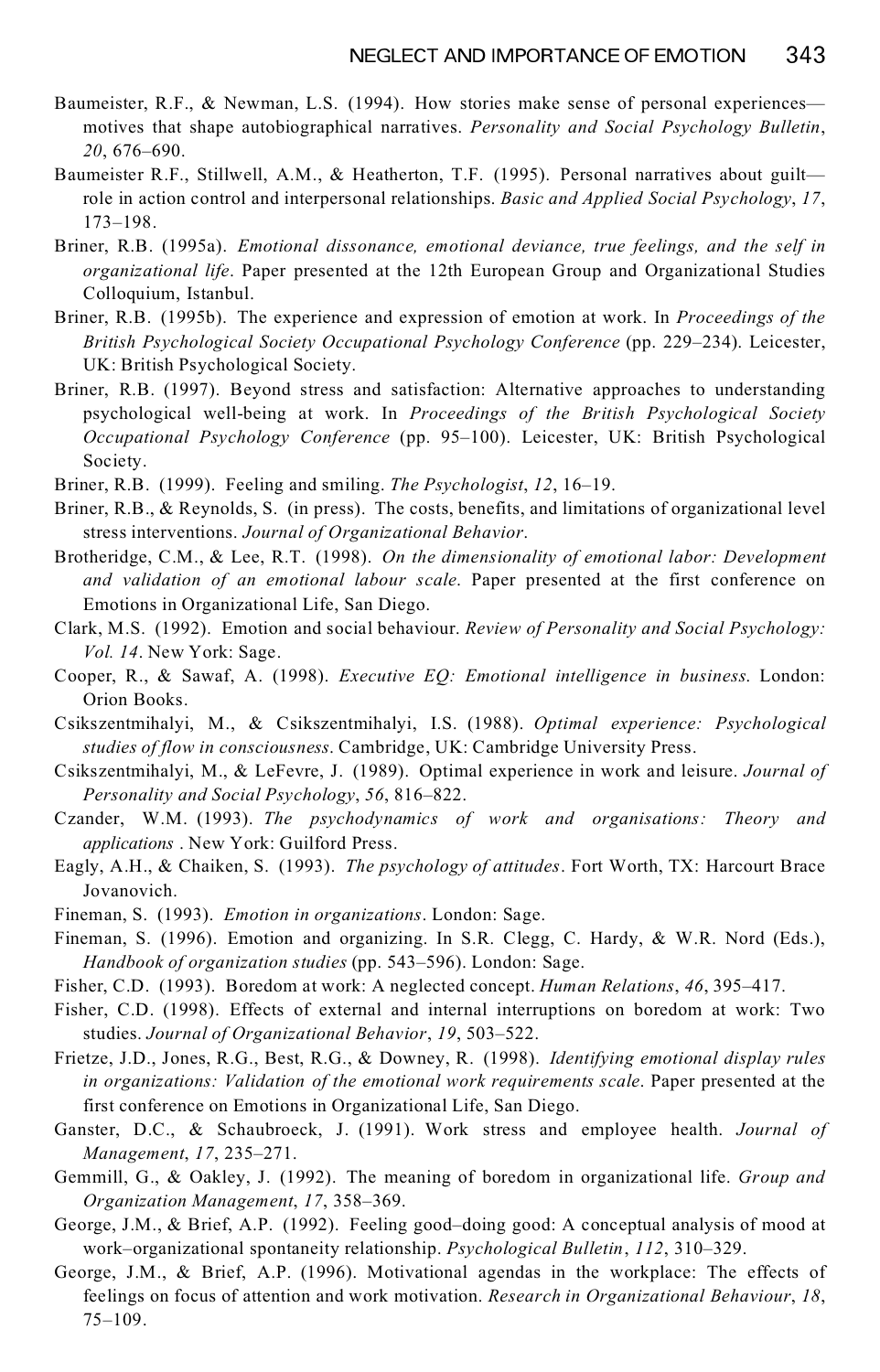- Glomb, T.M., & Hulin, C.L. (1997). Anger and gender effects in observed supervisor– subordinate relationships. *Organizational Behavior and Human Decision Processes*, *72*, 281–307.
- Goleman, D. (1995). *Emotional intelligence: Why it can matter more than IQ*. New York: Bantum.
- Goleman, D. (1998). *Working with emotional intelligence*. London: Bloomsbury Publishing.
- Gourlay, C., Briner, R.B., & Jones, F. (1998). How was your day? Understanding the specific affective experiences of feeling "stressed" and "satisfied". In *Proceedings of the British Psychological Society Occupational Psychology Conference* (pp. 206–210). Leicester, UK: British Psychological Society.
- Grandey, A. (1998). *Emotional labor: A concept and its correlates*. Paper presented at the first conference on Emotions in Organizational Life, San Diego.
- Harrison, D.A., & Martocchio, J.J. (1998). Time for absenteeism: A 20-year review of origins, offshoots, and outcomes. *Journal of Managerial Psychology*, *24*, 305–350.
- Hochschild, A.R. (1983). *The managed heart: Commercialization of human feeling*. Berkeley, CA: University of California Press.
- Hodson, R. (1998). Pride in task completion and organizational citizenship behaviour: Evidence from ethnographic studies. *Work and Stress*, *4*, 307–321.
- Isen, A.M., & Baron, R.A. (1991). Positive affect as a factor in organizational behaviour. In B.M. Staw & L.L. Cummings (Eds.), *Research in organizational behaviour* (Vol. 14, pp. 1– 53). Greenwich, CT: JAI Press.
- Jex, S.M. (1998). *Stress and job performance: Theory, research and implications for managerial practice*. Thousand Oaks, CA: Sage.
- Johns, G. (1997). Contemporary research on absence from work: Correlates, causes and consequences. In C.L. Cooper & I.T. Robertson (Eds.), *International review of industrial and organizational psychology* (pp. 115–173). Chichester, UK: Wiley.
- Kahn, W.A. (1998). Relational systems at work. *Research in Organizational Behavior*, *20*, 39–76.
- Kets de Vries, M.F.R. (1995). *Organizational paradoxes: Clinical approaches to management*. London: Routledge.
- Kidd, J.M. (1998). Emotion: An absent presence in career theory. *Journal of Vocational Behavior*, *52*, 275–288.
- Kruml, S.M., & Geddes, D. (1998). *Catching fire without burning out: Is there an ideal way to perform emotional labour?* Paper presented at the first conference on Emotions in Organizational life, San Diego.
- Lazarus, R.S., & Folkman, S. (1984). *Stress, appraisal and coping*. New York: Springer.
- Lazzari, C. (1997). *Eros in the organization: Correlation between work climate and eros at work*. Paper presented at the eighth European Congress on Work and Organizational Psychology, Verona, Italy.
- Lea, S.E.G., & Webley, P. (1997). Pride in economic psychology. *Journal of Economic Psychology*, *18*, 323–340.
- Leidner, R. (1993). *Fast food, fast talk: Service work and the routinization of everyday life*. Berkeley, CA: University of California Press.
- Leidner, R. (1999). Emotional labour in service work. *Annals of the American Academy of Political and Social Science*, *561*, 81–95.
- Leith, K.P., & Baumeister, R.F. (1998). Empathy, shame, guilt, and narratives of interpersonal conflicts: Guilt-prone people are better at perspective taking. *Journal of Personality*, *66*, 1–37.
- Marsella, A.J. (1994). The measurement of emotional reactions to work: Conceptual, methodological and research issues. *Work & Stress*, 153–176.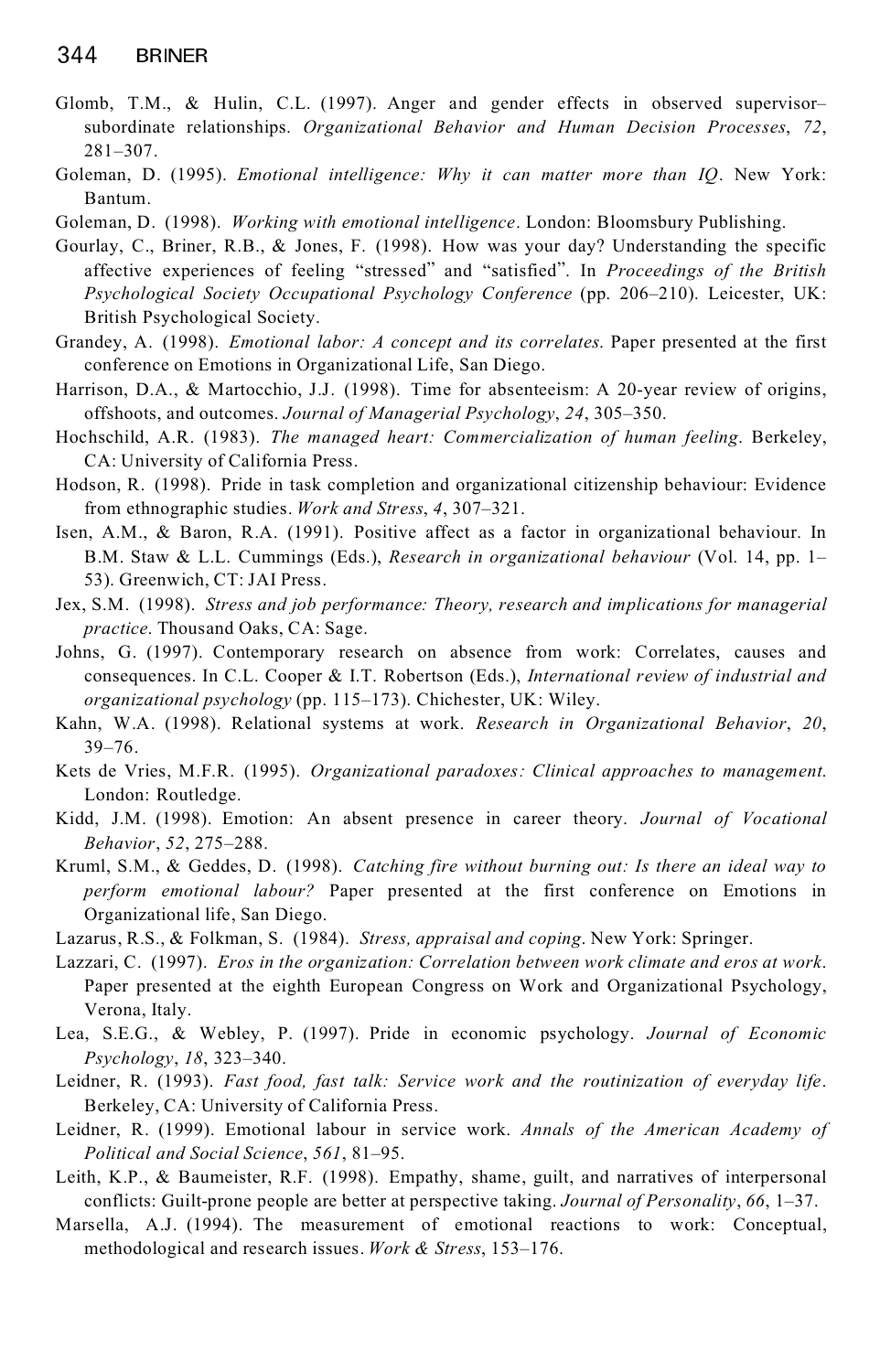- Mayer, J.D., & Gaschke, Y.N. (1988). The experience and meta-experience of mood. *Journal of Personality and Social Psychology*, *55*, 102–111.
- Mayer, J.D., & Stevens, A.A. (1994). An emerging understanding of the reflective (meta-)experience of mood. *Journal of Research in Personality*, *28*, 351–373.
- Mossholder, K.W., Settoon, R.P., Harris, S.G., & Armenakis, A.A. (1995). Measuring emotion in open-ended survey responses: An application of textual data analysis. *Journal of Management*, *21*, 334–355.
- Musson, G. (1998). *Life histories*. In G. Symon & C. Cassell (Eds.), *Qualitative methods and analysis in organizational research: A practical guide*. London: Sage.
- Ortony, A., Clore, G.L., & Collins, A. (1988). *The cognitive structure of emotions*. New York: Cambridge University Press.
- Parkinson, B. (1991). Emotional stylists: Strategies of expressive-management among trainee hairdressers. *Cognition and Emotion*, *5*, 419–434.
- Parkinson, B. (1995). *Ideas and realities of emotion*. London: Routledge.
- Parkinson, B., Totterdell, P., Briner, R.B., & Reynolds, S. (1996). *Changing moods: The psychology of mood and mood regulation*. London: Longman.
- Pekrun, R., & Frese, M. (1992). Emotions in work and achievement. In C.L. Cooper & I.T. Robertson (Eds.), *International review of industrial and organizational psychology* (Vol. 7, pp. 153–200). Chichester, UK: Wiley.
- Peterson, M.F. (1998). Embedded organizational events: The units of process in organization science. *Organization Science*, *9*, 16–33.
- Pierce, C.A. (1998). Factors associated with participating in a romantic relationship in a work environment. *Journal of Applied Social Psychology*, *28*, 1712–1730.
- Pierce, C.A., Byrne, D., & Aguinis, H. (1996). Attraction in organizations: A model of workplace romance. *Journal of Organizational Behavior*, *17*, 5–32.
- Poulson, C.F. (1998). *Shame and work*. Paper presented at the first conference on Emotions in Organizational Life, San Diego.
- Salovey, P., Hsee, C.K., & Mayer, J.D. (1993). Emotional intelligence and the self-regulation of affect. In D.M. Wegner & J.W. Pennebaker (Eds.), *Handbook of mental control* (pp. 258–279). Englewood Cliffs, NJ: Prentice Hall.
- Steinberg, R.J., & Figart, D.M. (1999). Emotional labor since "The Managed Heart". *Annals of the American Academy of Political and social Science*, *561*, 8–26.
- Sutton, R.I. (1991). Maintaining norms about expressed emotions: The case of bill collectors. *Administrative Science Quarterly*, *36*, 245–268.
- Temme, G., & Zapf, D. (1997). *Measurement of discrete emotions at work*. Paper presented at the eighth European Congress on Work and Organizational Psychology, Verona, Italy.
- Van Maanen, J., & Kunda, G. (1989). "Reel Feelings": Emotional expression and organizational culture. In L.L. Cummings & B.M. Staw (Eds.), *Research in organizational behaviour*, Vol. 11. Greenwich, CT: JAI Press.
- Walsh, S. (1996). Adapting cognitive analytic therapy to make sense of psychologically harmful work environments. *British Journal of Medical Psychology*, *69*, 3–20.
- Walsh, S. (1999). Shame in the workplace. *The Psychologist*, *12*, 20–22.
- Watson, D., & Tellegen, A. (1985). Towards a consensual structure of mood. *Psychological Bulletin*, *98*, 219–235.
- Weisinger, H. (1998). *Emotional intelligence at work: The untapped edge for success.* San Francisco: Jossey-Bass.
- Weiss, H.M., & Cropanzano, R. (1996). Affective events theory: A theoretical discussion of the structure, causes and consequences of affective experiences at work. *Research in Organizational Behaviour*, *18*, 1–74.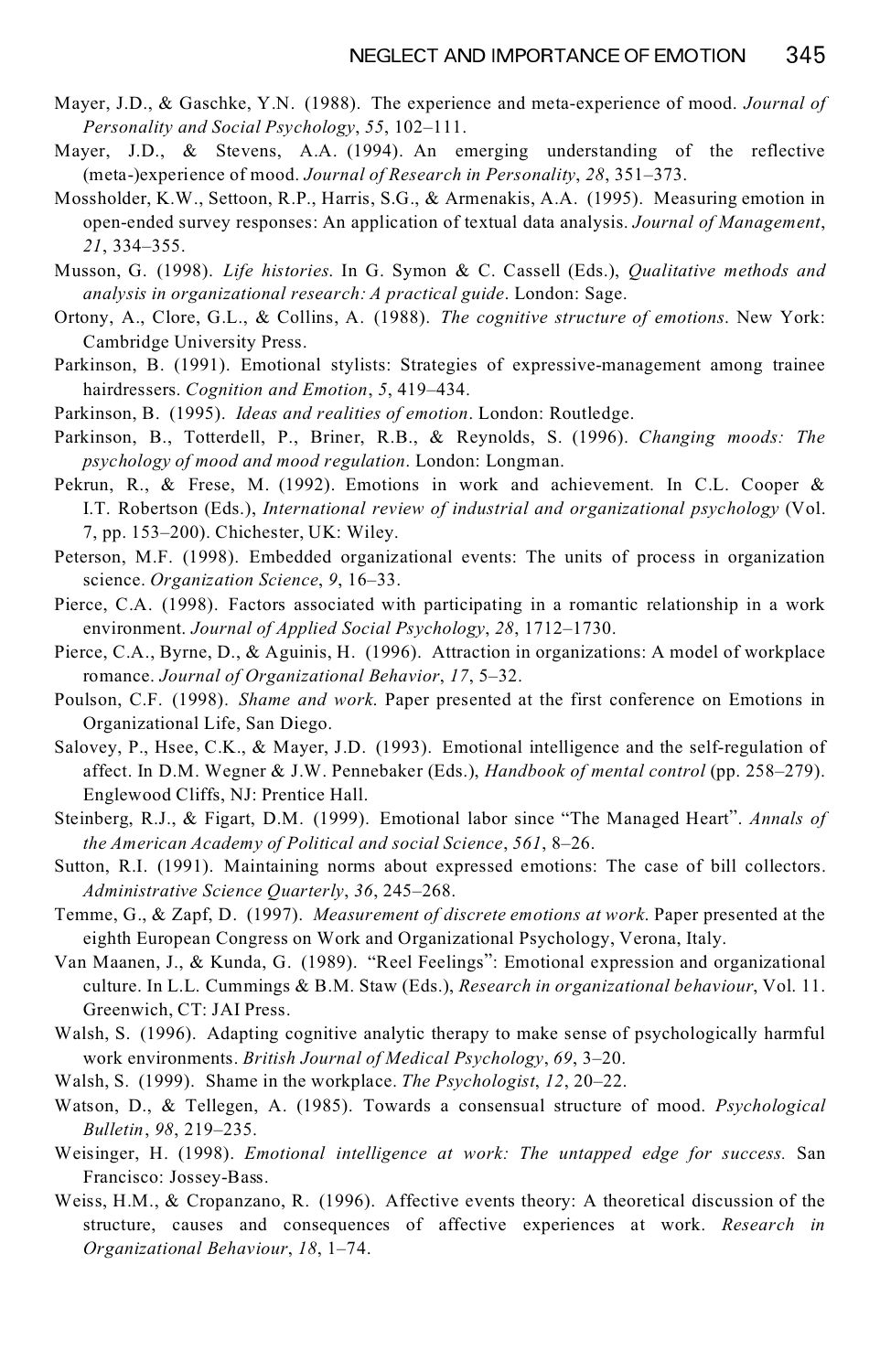- Wharton, A.S. (1999). The psychological consequences of emotional labour. *Annals of the American Academy of Political and Social Science*, *561*, 158–176.
- Wharton, A.S., & Erickson, R.J. (1993). Managing emotions on the job and at home: Understanding the consequences of multiple emotional roles. *Academy of Management Journal*, *18*, 457–486.
- Wharton, A.S., & Erickson, R.J. (1995). The Consequences of caring: Exploring the links between women's job and family emotion work. *Sociological Quarterly*, *36*, 273–296.
- White, A. (1996). A theoretical framework created from a repertory grid analysis of graduate nurses in relation to the feelings they experience in clinical practice. *Journal of Advanced Nursing*, *24*, 144–150.
- Wright, T.A., & Staw, B.M. (1999). Affect and favorable work outcomes: Two longitudinal tests of the happy–productive worker thesis. *Journal of Organizational Behavior*, *20*, 1–23.